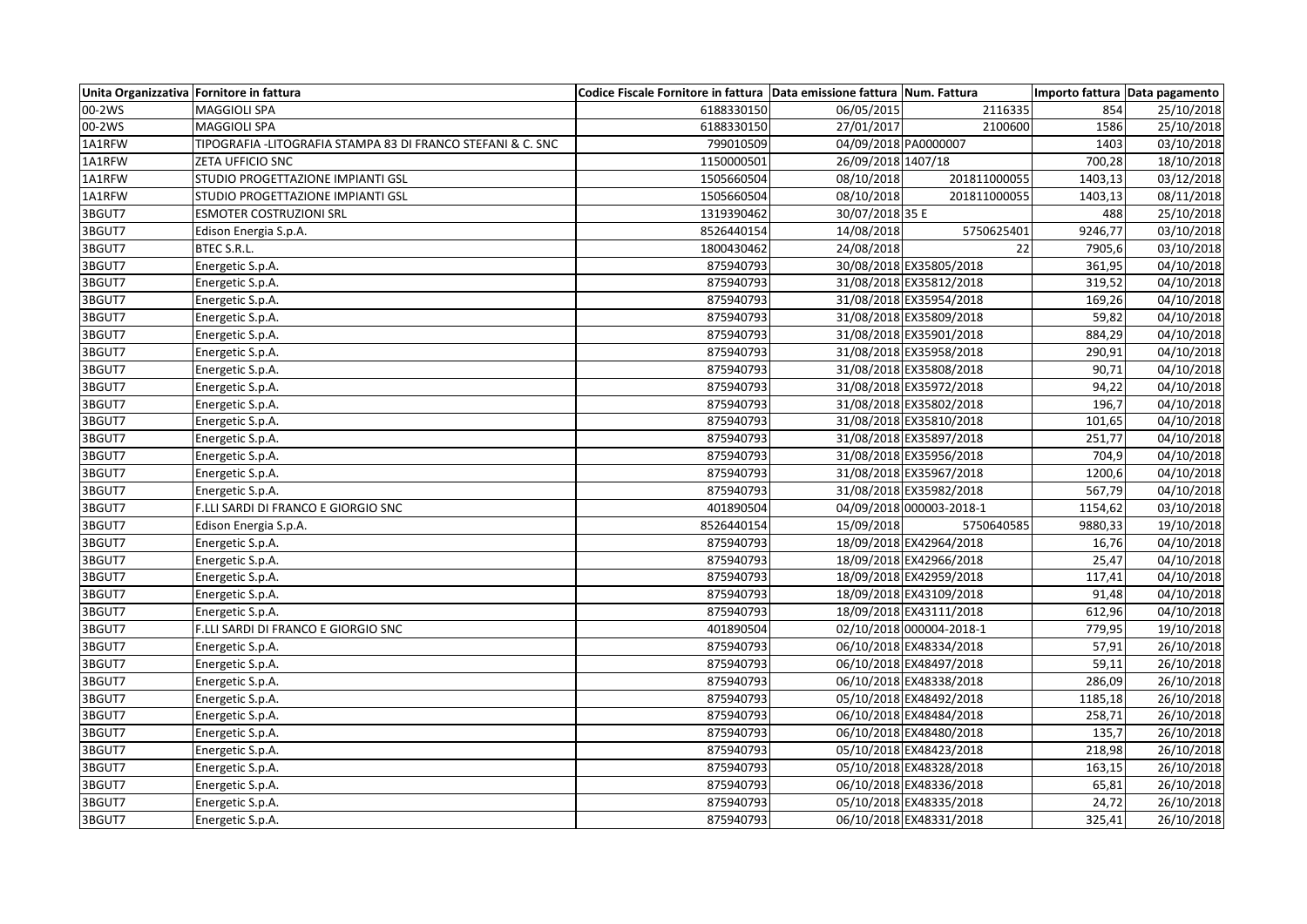| 3BGUT7        | Energetic S.p.A.                                    | 875940793        |                       | 05/10/2018 EX48507/2018       | 541.4    | 26/10/2018              |
|---------------|-----------------------------------------------------|------------------|-----------------------|-------------------------------|----------|-------------------------|
| 3BGUT7        | Energetic S.p.A.                                    | 875940793        |                       | 05/10/2018 EX48482/2018       | 679,97   | $\overline{26}/10/2018$ |
| 3BGUT7        | Energetic S.p.A.                                    | 875940793        |                       | 06/10/2018 EX48427/2018       | 863      | 26/10/2018              |
| 3BGUT7        | G.M.N. IMMOBILIARE SRL                              | 2257550463       |                       | 09/10/2018 FATTPA 5_18        | 16391,93 | 28/11/2018              |
| 3BGUT7        | IMPRESA EDILE BARONTI GIULIANO                      | BRNGLN39C21B950H | 09/10/2018 1PA        |                               | 1187,06  | 12/11/2018              |
| 3BGUT7        | CORPO VIGILI GIURATI S.P.A. - FIRENZE               | 3182700488       | 11/10/2018 FP0997     |                               | 3381,84  | 12/11/2018              |
| 3BGUT7        | Costantini Marco                                    | CSTMRC83A10G843Q |                       | 17/10/2018 000010-2018-PA     | 1464     | 15/11/2018              |
| 3BGUT7        | Edison Energia S.p.A.                               | 8526440154       | 18/10/2018            | 5750657729                    | 11534,83 | 26/11/2018              |
| 3BGUT7        | C.P.M.SNC di PISANO C & S E MOLINARO A.             | 1178220503       | 24/10/2018            | $\overline{2}$                | 2562     | 13/12/2018              |
| 3BGUT7        | COBESCO S.R.L.                                      | 395720501        | 31/10/2018 34/3       |                               | 2922,55  | 13/12/2018              |
| 3BGUT7        | <b>VOLPI MARCO</b>                                  | VLPMRC59L09B157M | 02/11/2018            | 43132                         | 707,6    | 28/11/2018              |
| 3BGUT7        | G.M.N. IMMOBILIARE SRL                              | 2257550463       |                       | 06/11/2018 FATTPA 7_18        | 17959,91 | 28/11/2018              |
| 3BGUT7        | CONSORZIO FORESTALE DELLE CERBAIE                   | 93066560504      | 06/11/2018 9/PA       |                               | 5600     | 03/12/2018              |
| 3BGUT7        | FLY SRL UNIPERSONALE                                | 4198550263       | 06/11/2018            | 193                           | 5856     | 13/12/2018              |
| 3BGUT7        | PELLEGRINI E C SAS                                  | 1344250509       |                       | 07/11/2018 FATTPA 13_18       | 5583,94  | 13/12/2018              |
| 3BGUT7        | PANTANI e CONTI S.R.L.                              | 1673510507       | 08/11/2018 86/00001   |                               | 2959     | 13/12/2018              |
| 3BGUT7        | <b>GIUSTI LEONETTO SNC</b>                          | 1812450508       | 12/11/2018 16/FE/2018 |                               | 3483,83  | 13/12/2018              |
| 3BGUT7        | MARTINELLI ANDREA                                   | MRTNDR80T27E715R |                       | 13/11/2018 000001-2018-CGN    | 4250     | 13/12/2018              |
| 3BGUT7        | COSTRUZIONI EDILI LA FORNACE SRL                    | 1724540503       |                       | 14/11/2018 000005-2018-FV     | 1296     | 13/12/2018              |
| 3SAAOU        | KYOCERA Document Solutions Italia S.p.A.            | 1788080156       | 28/08/2018            | 1010498658                    | 186,56   | 10/10/2018              |
| 3SAAOU        | ABACO S.P.A.                                        | 2391510266       | 14/09/2018            | 2018140002520                 | 385,74   | 17/10/2018              |
| 3SAAOU        | <b>IRISCO SRL</b>                                   | 6153390486       | 01/10/2018            | 489                           | 3730,15  | 26/10/2018              |
| 3SAAOU        | Olivetti S.p.A.                                     | 2298700010       |                       | 03/10/2018 A20020181000036458 | 543,39   | 18/10/2018              |
| 3SAAOU        | ABACO S.P.A.                                        | 2391510266       | 23/10/2018            | 2018140002870                 | 2866,23  | 26/11/2018              |
| 3SAAOU        | OFFICE DEPOT ITALIA SRL                             | 3675290286       | 06/11/2018            | 1687159                       | 292,02   | 03/12/2018              |
| 3SAAOU        | PIERO PIERI                                         | 957710502        | 06/11/2018 26/p       |                               | 183      | 03/12/2018              |
| AIUSIK        | EDENRED ITALIA Srl                                  | 1014660417       | 29/08/2018 N80156     |                               | 6098,14  | 10/10/2018              |
| <b>AIUSIK</b> | KYOCERA Document Solutions Italia S.p.A.            | 1788080156       | 30/08/2018            | 1010500789                    | 676,55   | 10/10/2018              |
| <b>AIUSIK</b> | KYOCERA Document Solutions Italia S.p.A.            | 1788080156       | 30/08/2018            | 1010500790                    | 225,52   | 04/10/2018              |
| AIUSIK        | italiana petroli S.p.A.                             | 51570893         | 12/09/2018 8324682    |                               | 2219,19  | 18/10/2018              |
| AIUSIK        | italiana petroli S.p.A.                             | 51570893         | 13/09/2018 8197652    |                               | 2606,8   | 18/10/2018              |
| <b>AIUSIK</b> | IT Service s.r.l.                                   | 1559060502       |                       | 13/09/2018 FATTPA 3_18        | 569,98   | 12/11/2018              |
| <b>AIUSIK</b> | SIRTAM S.P.A.                                       | 1494470477       | 14/09/2018 44/S       |                               | 296,56   | 18/10/2018              |
| AIUSIK        | <b>IDEALCOOP SOCIETA' COOPERATIVA SOCIALE ONLUS</b> | 966230500        | 15/09/2018            | 767                           | 4318,8   | 12/11/2018              |
| <b>AIUSIK</b> | Open Software Media S.r.l.                          | 3631140278       | 04/10/2018            | 319                           | 468      | 18/10/2018              |
| <b>AIUSIK</b> | italiana petroli S.p.A.                             | 51570893         | 09/10/2018 18386439   |                               | 2572,89  | 12/11/2018              |
| <b>AIUSIK</b> | SIRTAM S.P.A.                                       | 1494470477       | 10/10/2018 48/S       |                               | 369,31   | 18/10/2018              |
| <b>AIUSIK</b> | EDENRED ITALIA Srl                                  | 1014660417       | 17/10/2018 N80214     |                               | 170,98   | 30/10/2018              |
| <b>AIUSIK</b> | IDEALCOOP SOCIETA' COOPERATIVA SOCIALE ONLUS        | 966230500        | 19/10/2018            | 857                           | 4318,8   | 30/10/2018              |
| <b>AIUSIK</b> | IL SOLE 24 ORE S.P.A.                               | 777910159        | 20/10/2018            | 1410002499                    | 199      | 30/10/2018              |
| <b>AIUSIK</b> | ETRURIA P.A. SRL                                    | 5883740481       |                       | 26/10/2018 1758/00000         | 207,4    | 26/11/2018              |
| <b>AIUSIK</b> | GIANI MILA SNC                                      | 1043300506       | 02/11/2018 PA 000114  |                               | 680,52   | 03/12/2018              |
| <b>AIUSIK</b> | Olivetti S.p.A.                                     | 2298700010       |                       | 14/11/2018 A20020181000041428 | 543,39   | 03/12/2018              |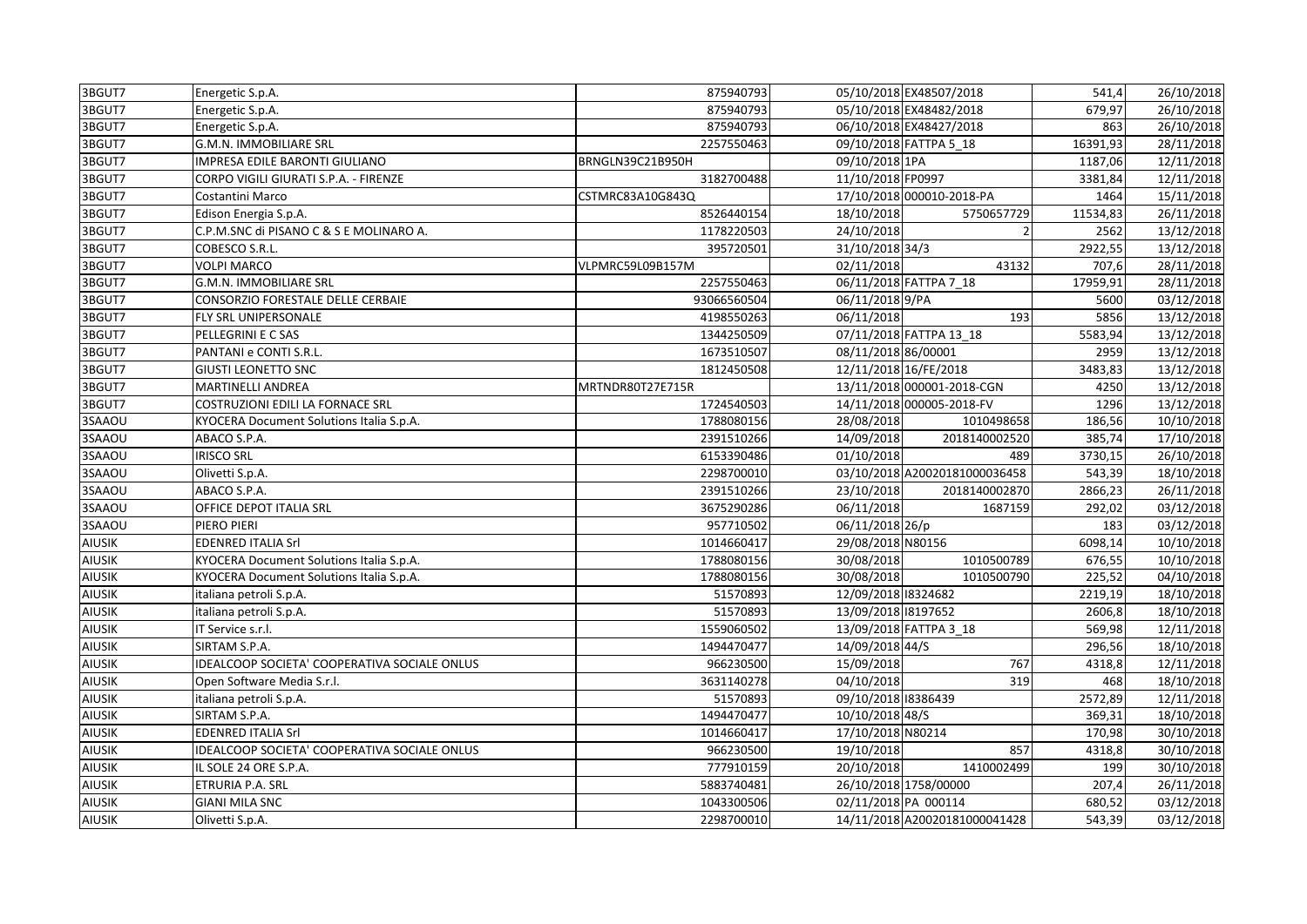| <b>AIUSIK</b> | <b>EDENRED ITALIA Srl</b>                    | 1014660417 | 15/11/2018 N45068 |                  | 1709,76  | 13/12/2018          |
|---------------|----------------------------------------------|------------|-------------------|------------------|----------|---------------------|
| <b>AIUSIK</b> | IDEALCOOP SOCIETA' COOPERATIVA SOCIALE ONLUS | 966230500  | 15/11/2018        | 985              | 4318,8   | 18/12/2018          |
| <b>AIUSIK</b> | SIRTAM S.P.A.                                | 1494470477 | 22/11/2018 54/S   |                  | 424,18   | 03/12/2018          |
| AQZOY5        | ABACO S.P.A.                                 | 2391510266 | 28/08/2018        | 2018140002263    | 14155,56 | 16/10/2018          |
| AQZOY5        | Acque SpA                                    | 5175700482 | 13/09/2018        | 6018012000011060 | 55,19    | 04/10/2018          |
| AQZOY5        | Edison Energia S.p.A.                        | 8526440154 | 15/09/2018        | 5750630330       | 12,74    | 04/10/2018          |
| AQZOY5        | Edison Energia S.p.A.                        | 8526440154 | 15/09/2018        | 5750630601       | 19,13    | 04/10/2018          |
| AQZOY5        | Edison Energia S.p.A.                        | 8526440154 | 15/09/2018        | 5750630836       | 19,43    | 04/10/2018          |
| AQZOY5        | Edison Energia S.p.A.                        | 8526440154 | 15/09/2018        | 5750631133       | 22,2     | 04/10/2018          |
| AQZOY5        | Edison Energia S.p.A.                        | 8526440154 | 15/09/2018        | 5750631533       | 27,32    | $\sqrt{04/10}/2018$ |
| AQZOY5        | Edison Energia S.p.A.                        | 8526440154 | 15/09/2018        | 5750631588       | 27,96    | 04/10/2018          |
| AQZOY5        | Edison Energia S.p.A.                        | 8526440154 | 15/09/2018        | 5750632061       | 35,86    | 04/10/2018          |
| AQZOY5        | Edison Energia S.p.A.                        | 8526440154 | 15/09/2018        | 5750631982       | 33,67    | 04/10/2018          |
| AQZOY5        | Edison Energia S.p.A.                        | 8526440154 | 15/09/2018        | 5750632473       | 44,15    | 04/10/2018          |
| AQZOY5        | Edison Energia S.p.A.                        | 8526440154 | 15/09/2018        | 5750632170       | 37,32    | 04/10/2018          |
| AQZOY5        | Edison Energia S.p.A.                        | 8526440154 | 15/09/2018        | 5750632225       | 37,99    | 04/10/2018          |
| AQZOY5        | Edison Energia S.p.A.                        | 8526440154 | 15/09/2018        | 5750632620       | 49,81    | 04/10/2018          |
| AQZOY5        | Edison Energia S.p.A.                        | 8526440154 | 15/09/2018        | 5750632596       | 48,75    | 04/10/2018          |
| AQZOY5        | Edison Energia S.p.A.                        | 8526440154 | 15/09/2018        | 5750632547       | 46,7     | 04/10/2018          |
| AQZOY5        | Edison Energia S.p.A.                        | 8526440154 | 15/09/2018        | 5750633076       | 64,23    | 04/10/2018          |
| AQZOY5        | Edison Energia S.p.A.                        | 8526440154 | 15/09/2018        | 5750632988       | 61,04    | 04/10/2018          |
| AQZOY5        | Edison Energia S.p.A.                        | 8526440154 | 15/09/2018        | 5750632865       | 57,82    | 04/10/2018          |
| AQZOY5        | Edison Energia S.p.A.                        | 8526440154 | 15/09/2018        | 5750633087       | 64,73    | 04/10/2018          |
| AQZOY5        | Edison Energia S.p.A.                        | 8526440154 | 15/09/2018        | 5750633022       | 62,57    | 04/10/2018          |
| AQZOY5        | Edison Energia S.p.A.                        | 8526440154 | 15/09/2018        | 5750633339       | 74,62    | 04/10/2018          |
| AQZOY5        | Edison Energia S.p.A.                        | 8526440154 | 15/09/2018        | 5750633164       | 68,03    | 04/10/2018          |
| AQZOY5        | Edison Energia S.p.A.                        | 8526440154 | 15/09/2018        | 5750633231       | 70,76    | 04/10/2018          |
| AQZOY5        | Edison Energia S.p.A.                        | 8526440154 | 15/09/2018        | 5750633648       | 89,88    | 04/10/2018          |
| AQZOY5        | Edison Energia S.p.A.                        | 8526440154 | 15/09/2018        | 5750633572       | 87,1     | $\sqrt{04}/10/2018$ |
| AQZOY5        | Edison Energia S.p.A.                        | 8526440154 | 15/09/2018        | 5750633484       | 83,08    | 04/10/2018          |
| AQZOY5        | Edison Energia S.p.A.                        | 8526440154 | 15/09/2018        | 5750633848       | 102,21   | 04/10/2018          |
| AQZOY5        | Edison Energia S.p.A.                        | 8526440154 | 15/09/2018        | 5750633723       | 94,33    | 04/10/2018          |
| AQZOY5        | Edison Energia S.p.A.                        | 8526440154 | 15/09/2018        | 5750633423       | 78,21    | 04/10/2018          |
| AQZOY5        | Edison Energia S.p.A.                        | 8526440154 | 15/09/2018        | 5750634055       | 113,58   | 04/10/2018          |
| AQZOY5        | Edison Energia S.p.A.                        | 8526440154 | 15/09/2018        | 5750634282       | 121,37   | 04/10/2018          |
| AQZOY5        | Edison Energia S.p.A.                        | 8526440154 | 15/09/2018        | 5750634334       | 124,77   | 04/10/2018          |
| AQZOY5        | Edison Energia S.p.A.                        | 8526440154 | 15/09/2018        | 5750633978       | 110,86   | 04/10/2018          |
| AQZOY5        | Edison Energia S.p.A.                        | 8526440154 | 15/09/2018        | 5750634539       | 134,02   | 04/10/2018          |
| AQZOY5        | Edison Energia S.p.A.                        | 8526440154 | 15/09/2018        | 5750634580       | 137,25   | 04/10/2018          |
| AQZOY5        | Edison Energia S.p.A.                        | 8526440154 | 15/09/2018        | 5750634720       | 146,46   | 04/10/2018          |
| AQZOY5        | Edison Energia S.p.A.                        | 8526440154 | 15/09/2018        | 5750635174       | 179,07   | 04/10/2018          |
| AQZOY5        | Edison Energia S.p.A.                        | 8526440154 | 15/09/2018        | 5750635213       | 182,98   | 04/10/2018          |
| AQZOY5        | Edison Energia S.p.A.                        | 8526440154 | 15/09/2018        | 5750635494       | 210,96   | 04/10/2018          |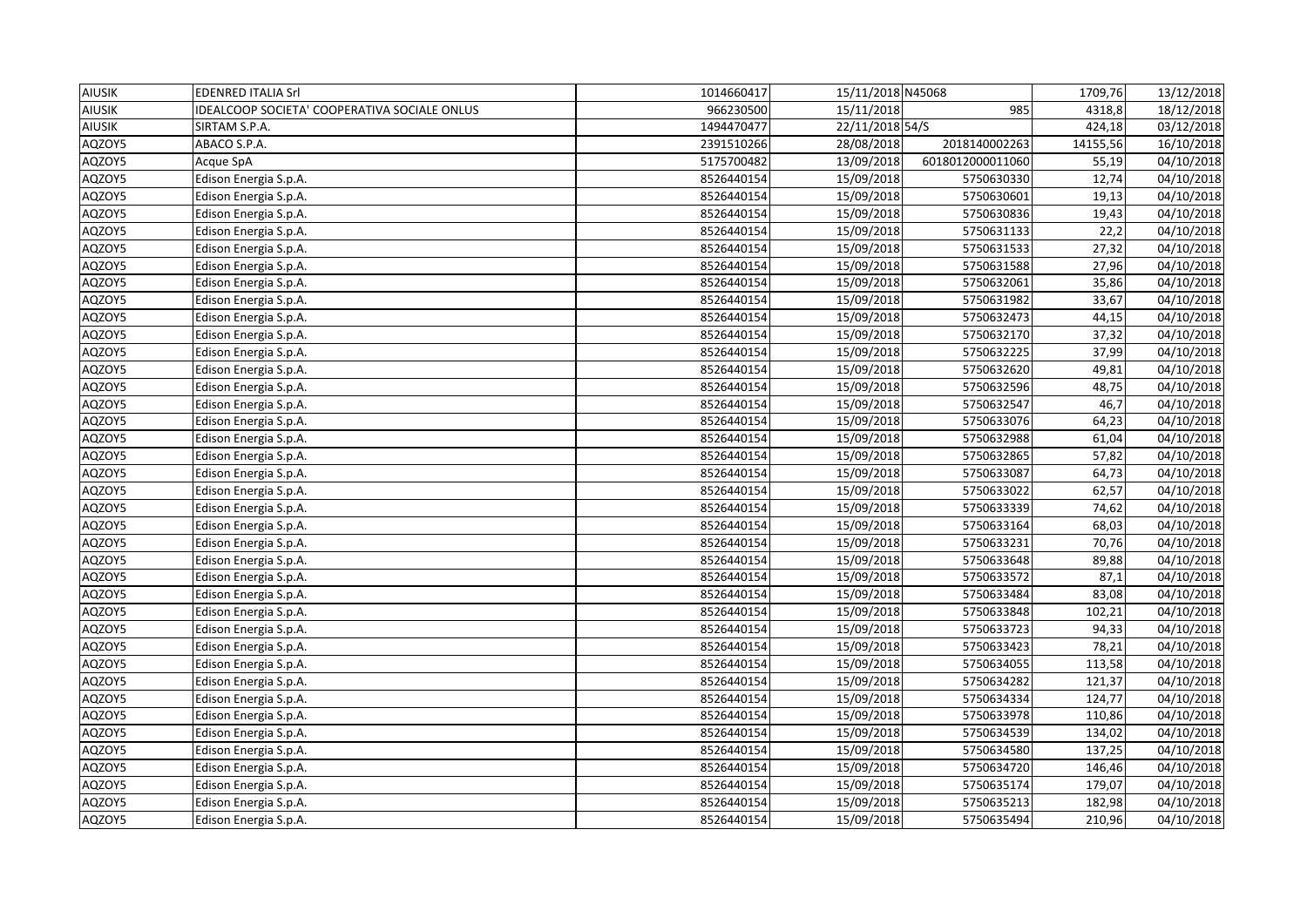| AQZOY5 | Edison Energia S.p.A. | 8526440154       | 15/09/2018     | 5750635937              | 272,29  | 04/10/2018 |
|--------|-----------------------|------------------|----------------|-------------------------|---------|------------|
| AQZOY5 | Edison Energia S.p.A. | 8526440154       | 15/09/2018     | 5750635996              | 283,98  | 04/10/2018 |
| AQZOY5 | Edison Energia S.p.A. | 8526440154       | 15/09/2018     | 5750635870              | 259,3   | 04/10/2018 |
| AQZOY5 | Edison Energia S.p.A. | 8526440154       | 15/09/2018     | 5750636170              | 312,83  | 04/10/2018 |
| AQZOY5 | Edison Energia S.p.A. | 8526440154       | 15/09/2018     | 5750636588              | 402,5   | 04/10/2018 |
| AQZOY5 | Edison Energia S.p.A. | 8526440154       | 15/09/2018     | 5750636406              | 362,79  | 04/10/2018 |
| AQZOY5 | Edison Energia S.p.A. | 8526440154       | 15/09/2018     | 5750637523              | 847,94  | 04/10/2018 |
| AQZOY5 | Edison Energia S.p.A. | 8526440154       | 15/09/2018     | 5750638060              | 1396,19 | 04/10/2018 |
| AQZOY5 | Edison Energia S.p.A. | 8526440154       | 15/09/2018     | 5750637834              | 1155,24 | 04/10/2018 |
| AQZOY5 | Acque SpA             | 5175700482       | 17/09/2018     | 6018012000011140        | 87,79   | 04/10/2018 |
| AQZOY5 | Acque SpA             | 5175700482       | 17/09/2018     | 6018012000011100        | 58,21   | 04/10/2018 |
| AQZOY5 | Energetic S.p.A.      | 875940793        |                | 18/09/2018 EX43108/2018 | 19,52   | 04/10/2018 |
| AQZOY5 | Energetic S.p.A.      | 875940793        |                | 18/09/2018 EX43164/2018 | 44,32   | 17/10/2018 |
| AQZOY5 | Energetic S.p.A.      | 875940793        |                | 18/09/2018 EX43170/2018 | 11,27   | 17/10/2018 |
| AQZOY5 | Energetic S.p.A.      | 875940793        |                | 18/09/2018 EX43174/2018 | 460,55  | 17/10/2018 |
| AQZOY5 | Energetic S.p.A.      | 875940793        |                | 18/09/2018 EX43110/2018 | 347,26  | 04/10/2018 |
| AQZOY5 | Energetic S.p.A.      | 875940793        |                | 18/09/2018 EX43163/2018 | 346,52  | 17/10/2018 |
| AQZOY5 | Acque SpA             | 5175700482       | 18/09/2018     | 6018012000011210        | 141,34  | 04/10/2018 |
| AQZOY5 | Acque SpA             | 5175700482       | 18/09/2018     | 6018012000011180        | 1026,42 | 04/10/2018 |
| AQZOY5 | Acque SpA             | 5175700482       | 18/09/2018     | 6018012000011200        | 124,94  | 04/10/2018 |
| AQZOY5 | <b>DUCCI PIERO</b>    | DCCPRI67R28A390J | 20/09/2018 2PA |                         | 7159,64 | 05/11/2018 |
| AQZOY5 | <b>DUCCI PIERO</b>    | DCCPRI67R28A390J | 20/09/2018 2PA |                         | 7159,64 | 11/10/2018 |
| AQZOY5 | Acque SpA             | 5175700482       | 20/09/2018     | 6018012000011300        | 46,09   | 04/10/2018 |
| AQZOY5 | Acque SpA             | 5175700482       | 21/09/2018     | 6018012000011300        | 40,39   | 04/10/2018 |
| AQZOY5 | Acque SpA             | 5175700482       | 20/09/2018     | 6018012000011230        | 1055,46 | 04/10/2018 |
| AQZOY5 | Acque SpA             | 5175700482       | 25/09/2018     | 6018012000011500        | 33,95   | 04/10/2018 |
| AQZOY5 | Acque SpA             | 5175700482       | 25/09/2018     | 6018012000011490        | 31,01   | 04/10/2018 |
| AQZOY5 | Acque SpA             | 5175700482       | 26/09/2018     | 6018012000011530        | 192,36  | 04/10/2018 |
| AQZOY5 | Acque SpA             | 5175700482       | 26/09/2018     | 6018012000011620        | 1494,61 | 04/10/2018 |
| AQZOY5 | Acque SpA             | 5175700482       | 26/09/2018     | 6018012000011520        | 345,59  | 04/10/2018 |
| AQZOY5 | Acque SpA             | 5175700482       | 26/09/2018     | 6018012000011590        | 374,33  | 04/10/2018 |
| AQZOY5 | Acque SpA             | 5175700482       | 27/09/2018     | 6018012000011640        | 576,54  | 04/10/2018 |
| AQZOY5 | Acque SpA             | 5175700482       | 01/10/2018     | 6018012000011710        | 332,32  | 17/10/2018 |
| AQZOY5 | Acque SpA             | 5175700482       | 01/10/2018     | 6018012000011710        | 33,95   | 17/10/2018 |
| AQZOY5 | Acque SpA             | 5175700482       | 01/10/2018     | 6018012000011710        | 204,15  | 17/10/2018 |
| AQZOY5 | Acque SpA             | 5175700482       | 01/10/2018     | 6018012000011690        | 33,95   | 17/10/2018 |
| AQZOY5 | Acque SpA             | 5175700482       | 01/10/2018     | 6018012000011710        | 63,55   | 17/10/2018 |
| AQZOY5 | Acque SpA             | 5175700482       | 01/10/2018     | 6018012000011690        | 305,93  | 17/10/2018 |
| AQZOY5 | Acque SpA             | 5175700482       | 01/10/2018     | 6018012000011690        | 33,95   | 17/10/2018 |
| AQZOY5 | Acque SpA             | 5175700482       | 03/10/2018     | 6018012000011880        | 4917,96 | 17/10/2018 |
| AQZOY5 | Acque SpA             | 5175700482       | 03/10/2018     | 6018012000011840        | 260,27  | 17/10/2018 |
| AQZOY5 | Acque SpA             | 5175700482       | 03/10/2018     | 6018012000011850        | 51,44   | 17/10/2018 |
| AQZOY5 | Acque SpA             | 5175700482       | 03/10/2018     | 6018012000011790        | 47,27   | 17/10/2018 |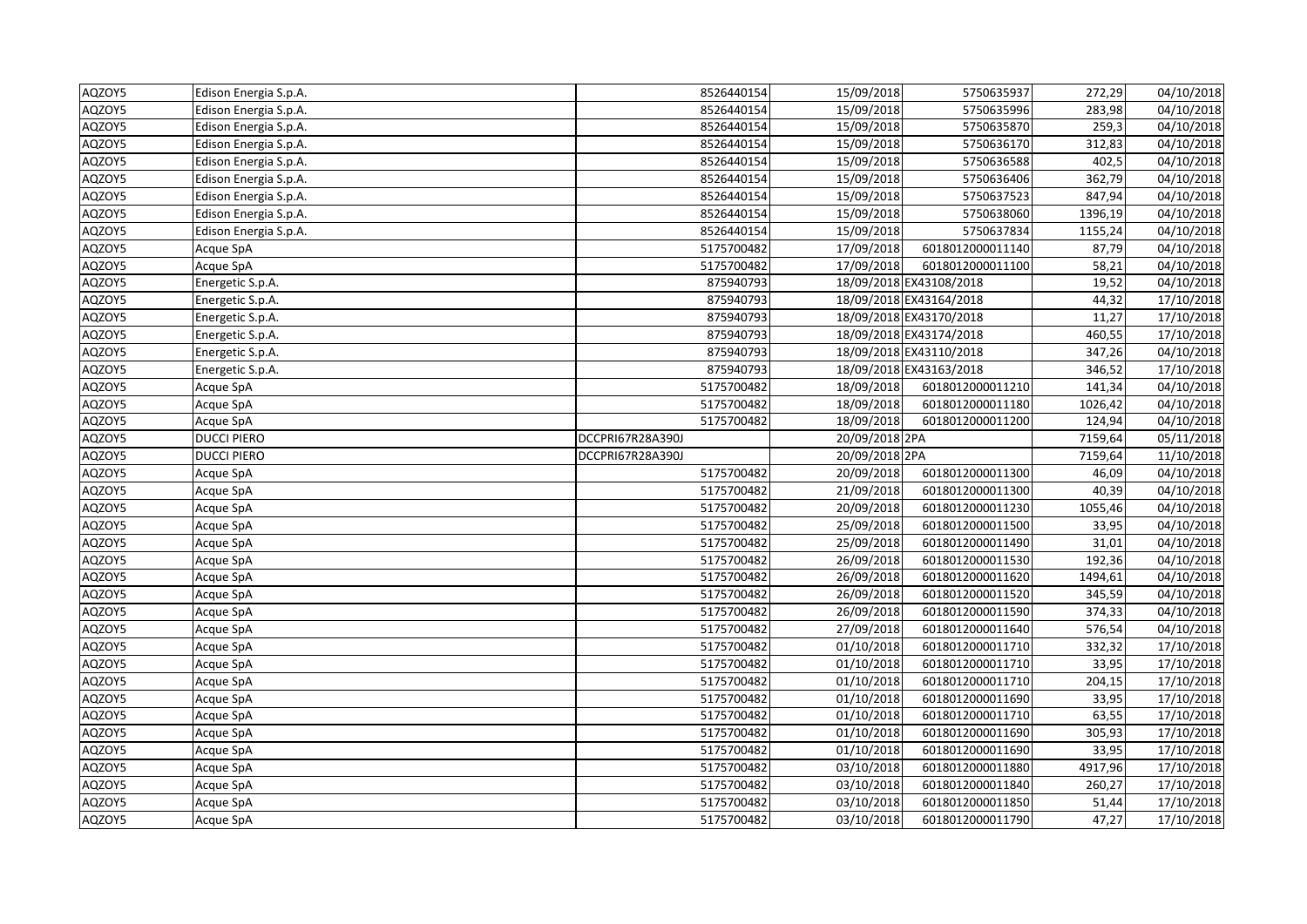| AQZOY5 | Energetic S.p.A.      | 875940793  |            | 05/10/2018 EX48535/2018 | 659,21 | 11/10/2018 |
|--------|-----------------------|------------|------------|-------------------------|--------|------------|
| AQZOY5 | Energetic S.p.A.      | 875940793  |            | 05/10/2018 EX48529/2018 | 645,67 | 11/10/2018 |
| AQZOY5 | Energetic S.p.A.      | 875940793  |            | 06/10/2018 EX48502/2018 | 65,55  | 11/10/2018 |
| AQZOY5 | Energetic S.p.A.      | 875940793  |            | 05/10/2018 EX48542/2018 | 47,87  | 11/10/2018 |
| AQZOY5 | Energetic S.p.A.      | 875940793  |            | 06/10/2018 EX48504/2018 | 3,03   | 11/10/2018 |
| AQZOY5 | Energetic S.p.A.      | 875940793  |            | 05/10/2018 EX48546/2018 | 3,03   | 11/10/2018 |
| AQZOY5 | Energetic S.p.A.      | 875940793  |            | 05/10/2018 EX48330/2018 | 464,89 | 11/10/2018 |
| AQZOY5 | Energetic S.p.A.      | 875940793  |            | 05/10/2018 EX48332/2018 | 35,18  | 11/10/2018 |
| AQZOY5 | Energetic S.p.A.      | 875940793  |            | 05/10/2018 EX48536/2018 | 17,51  | 11/10/2018 |
| AQZOY5 | Energetic S.p.A.      | 875940793  |            | 05/10/2018 EX48337/2018 | 3,03   | 11/10/2018 |
| AQZOY5 | Energetic S.p.A.      | 875940793  |            | 06/10/2018 EX48499/2018 | 15,74  | 11/10/2018 |
| AQZOY5 | Energetic S.p.A.      | 875940793  |            | 06/10/2018 EX48481/2018 | 26,21  | 11/10/2018 |
| AQZOY5 | Energetic S.p.A.      | 875940793  |            | 05/10/2018 EX48333/2018 | 20,66  | 11/10/2018 |
| AQZOY5 | Energetic S.p.A.      | 875940793  |            | 06/10/2018 EX48479/2018 | 59,11  | 11/10/2018 |
| AQZOY5 | Acque SpA             | 5175700482 | 17/10/2018 | 6018012000012500        | 110,25 | 25/10/2018 |
| AQZOY5 | Acque SpA             | 5175700482 | 17/10/2018 | 6018012000012420        | 825,84 | 25/10/2018 |
| AQZOY5 | Edison Energia S.p.A. | 8526440154 | 18/10/2018 | 5750647042              | 19,13  | 25/10/2018 |
| AQZOY5 | Edison Energia S.p.A. | 8526440154 | 18/10/2018 | 5750646910              | 16,42  | 25/10/2018 |
| AQZOY5 | Edison Energia S.p.A. | 8526440154 | 18/10/2018 | 5750647305              | 21,56  | 25/10/2018 |
| AQZOY5 | Edison Energia S.p.A. | 8526440154 | 18/10/2018 | 5750647939              | 28,28  | 25/10/2018 |
| AQZOY5 | Edison Energia S.p.A. | 8526440154 | 18/10/2018 | 5750648261              | 33,56  | 25/10/2018 |
| AQZOY5 | Edison Energia S.p.A. | 8526440154 | 18/10/2018 | 5750648366              | 36,71  | 25/10/2018 |
| AQZOY5 | Edison Energia S.p.A. | 8526440154 | 18/10/2018 | 5750648603              | 39,25  | 25/10/2018 |
| AQZOY5 | Edison Energia S.p.A. | 8526440154 | 18/10/2018 | 5750648647              | 40,02  | 25/10/2018 |
| AQZOY5 | Edison Energia S.p.A. | 8526440154 | 18/10/2018 | 5750648820              | 42,75  | 25/10/2018 |
| AQZOY5 | Edison Energia S.p.A. | 8526440154 | 18/10/2018 | 5750649002              | 45,38  | 25/10/2018 |
| AQZOY5 | Edison Energia S.p.A. | 8526440154 | 18/10/2018 | 5750649084              | 46,95  | 25/10/2018 |
| AQZOY5 | Edison Energia S.p.A. | 8526440154 | 18/10/2018 | 5750649267              | 51,74  | 25/10/2018 |
| AQZOY5 | Edison Energia S.p.A. | 8526440154 | 18/10/2018 | 5750649535              | 59,33  | 25/10/2018 |
| AQZOY5 | Edison Energia S.p.A. | 8526440154 | 18/10/2018 | 5750649163              | 48,74  | 25/10/2018 |
| AQZOY5 | Edison Energia S.p.A. | 8526440154 | 18/10/2018 | 5750649612              | 60,55  | 25/10/2018 |
| AQZOY5 | Edison Energia S.p.A. | 8526440154 | 18/10/2018 | 5750650277              | 85,38  | 25/10/2018 |
| AQZOY5 | Edison Energia S.p.A. | 8526440154 | 18/10/2018 | 5750650209              | 81,4   | 25/10/2018 |
| AQZOY5 | Edison Energia S.p.A. | 8526440154 | 18/10/2018 | 5750650273              | 84,67  | 25/10/2018 |
| AQZOY5 | Edison Energia S.p.A. | 8526440154 | 18/10/2018 | 5750650261              | 83,92  | 25/10/2018 |
| AQZOY5 | Edison Energia S.p.A. | 8526440154 | 18/10/2018 | 5750650408              | 89,83  | 25/10/2018 |
| AQZOY5 | Edison Energia S.p.A. | 8526440154 | 18/10/2018 | 5750650401              | 89,41  | 25/10/2018 |
| AQZOY5 | Edison Energia S.p.A. | 8526440154 | 18/10/2018 | 5750651003              | 112,29 | 25/10/2018 |
| AQZOY5 | Edison Energia S.p.A. | 8526440154 | 18/10/2018 | 5750651188              | 119,41 | 25/10/2018 |
| AQZOY5 | Edison Energia S.p.A. | 8526440154 | 18/10/2018 | 5750651372              | 127,67 | 25/10/2018 |
| AQZOY5 | Edison Energia S.p.A. | 8526440154 | 18/10/2018 | 5750651362              | 127,23 | 25/10/2018 |
| AQZOY5 | Edison Energia S.p.A. | 8526440154 | 18/10/2018 | 5750651304              | 124,81 | 25/10/2018 |
| AQZOY5 | Edison Energia S.p.A. | 8526440154 | 18/10/2018 | 5750651630              | 144,2  | 25/10/2018 |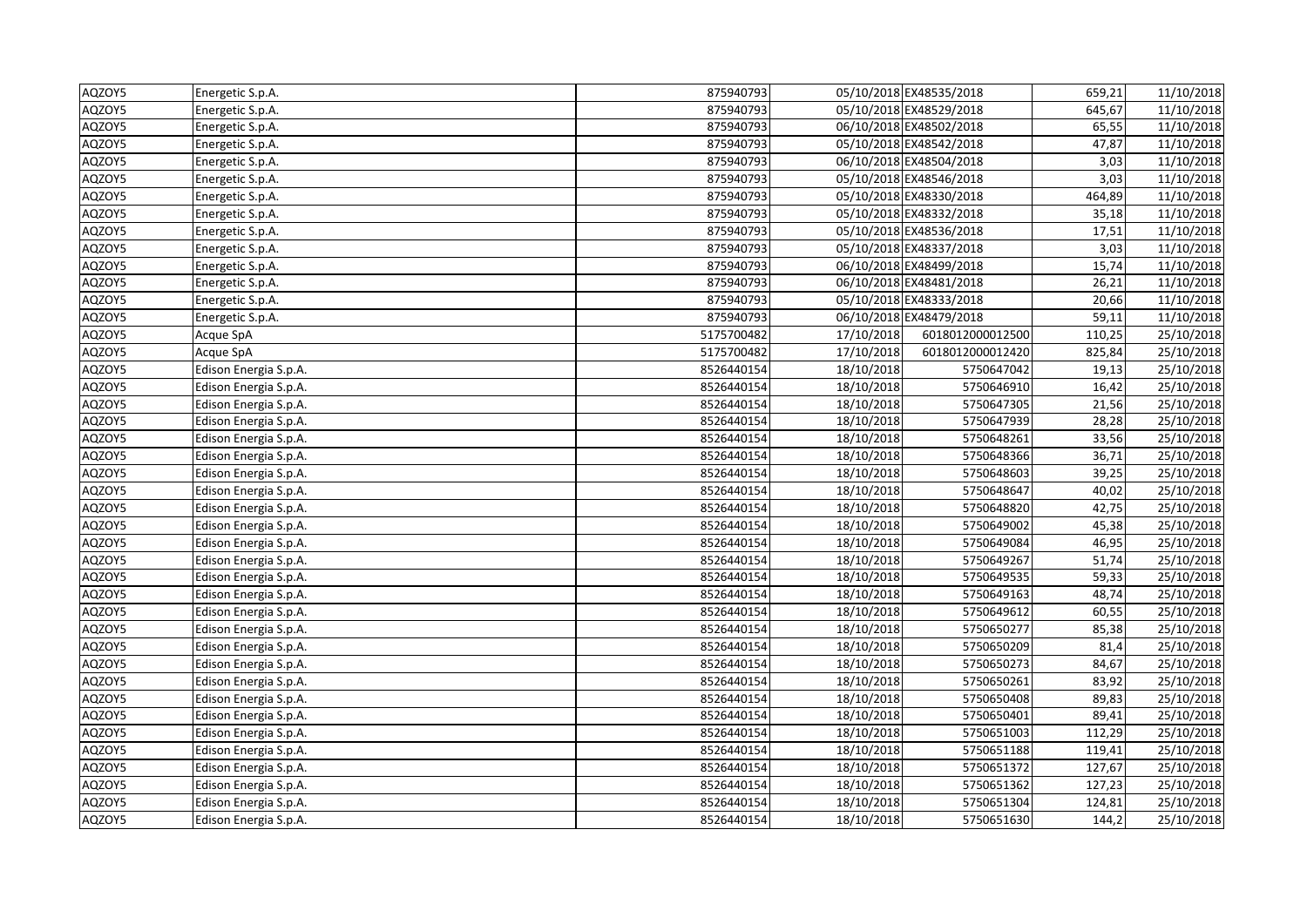| AQZOY5 | Edison Energia S.p.A.        | 8526440154       | 18/10/2018        | 5750651459       | 133,57  | 25/10/2018              |
|--------|------------------------------|------------------|-------------------|------------------|---------|-------------------------|
| AQZOY5 | Edison Energia S.p.A.        | 8526440154       | 18/10/2018        | 5750651710       | 149,88  | $\overline{25}/10/2018$ |
| AQZOY5 | Edison Energia S.p.A.        | 8526440154       | 18/10/2018        | 5750651686       | 148,79  | 25/10/2018              |
| AQZOY5 | Edison Energia S.p.A.        | 8526440154       | 18/10/2018        | 5750652432       | 205,62  | 25/10/2018              |
| AQZOY5 | Edison Energia S.p.A.        | 8526440154       | 18/10/2018        | 5750652400       | 202,39  | 25/10/2018              |
| AQZOY5 | Edison Energia S.p.A.        | 8526440154       | 18/10/2018        | 5750652370       | 199,54  | 25/10/2018              |
| AQZOY5 | Edison Energia S.p.A.        | 8526440154       | 18/10/2018        | 5750652337       | 197,36  | 25/10/2018              |
| AQZOY5 | Edison Energia S.p.A.        | 8526440154       | 18/10/2018        | 5750652359       | 199,35  | 25/10/2018              |
| AQZOY5 | Edison Energia S.p.A.        | 8526440154       | 18/10/2018        | 5750652511       | 210,47  | 25/10/2018              |
| AQZOY5 | Edison Energia S.p.A.        | 8526440154       | 18/10/2018        | 5750652646       | 226,87  | 25/10/2018              |
| AQZOY5 | Edison Energia S.p.A.        | 8526440154       | 18/10/2018        | 5750653163       | 304,96  | 25/10/2018              |
| AQZOY5 | Edison Energia S.p.A.        | 8526440154       | 18/10/2018        | 5750653653       | 412,4   | 25/10/2018              |
| AQZOY5 | Edison Energia S.p.A.        | 8526440154       | 18/10/2018        | 5750653408       | 358,73  | 25/10/2018              |
| AQZOY5 | Edison Energia S.p.A.        | 8526440154       | 18/10/2018        | 5750653414       | 361,19  | 25/10/2018              |
| AQZOY5 | Edison Energia S.p.A.        | 8526440154       | 18/10/2018        | 5750653779       | 445,9   | 25/10/2018              |
| AQZOY5 | Edison Energia S.p.A.        | 8526440154       | 18/10/2018        | 5750653668       | 417,36  | 25/10/2018              |
| AQZOY5 | Edison Energia S.p.A.        | 8526440154       | 18/10/2018        | 5750653814       | 452,22  | 25/10/2018              |
| AQZOY5 | Edison Energia S.p.A.        | 8526440154       | 18/10/2018        | 5750654222       | 603,25  | 25/10/2018              |
| AQZOY5 | Edison Energia S.p.A.        | 8526440154       | 18/10/2018        | 5750654736       | 939,42  | 25/10/2018              |
| AQZOY5 | CENTRO STUDI ENTI LOCALI SRL | 2998820233       | 22/10/2018 585/AE |                  | 2409,5  | 08/11/2018              |
| AQZOY5 | <b>BENEDETTI ALBERTO</b>     | BNDLRT73T22E715E | 06/11/2018        | 24               | 2203,2  | 03/12/2018              |
| AQZOY5 | <b>BENEDETTI ALBERTO</b>     | BNDLRT73T22E715E | 06/11/2018        | 24               | 2203,2  | 16/11/2018              |
| AQZOY5 | <b>BENEDETTI ALBERTO</b>     | BNDLRT73T22E715E | 06/11/2018        | $\overline{25}$  | 1991,47 | 03/12/2018              |
| AQZOY5 | <b>BENEDETTI ALBERTO</b>     | BNDLRT73T22E715E | 06/11/2018        | 25               | 1991,47 | 26/11/2018              |
| AQZOY5 | Acque SpA                    | 5175700482       | 07/11/2018        | 6018012000013430 | 82,54   | 13/11/2018              |
| AQZOY5 | Acque SpA                    | 5175700482       | 08/11/2018        | 6018012000013500 | 15,92   | 13/11/2018              |
| AQZOY5 | Acque SpA                    | 5175700482       | 15/11/2018        | 6018012000013780 | 73,45   | 16/11/2018              |
| AQZOY5 | Acque SpA                    | 5175700482       | 14/11/2018        | 6018012000013760 | 825,83  | 16/11/2018              |
| AQZOY5 | Edison Energia S.p.A.        | 8526440154       | 16/11/2018        | 5750669973       | 528,89  | 23/11/2018              |
| AQZOY5 | Edison Energia S.p.A.        | 8526440154       | 16/11/2018        | 5750669073       | 351,18  | 23/11/2018              |
| AQZOY5 | Edison Energia S.p.A.        | 8526440154       | 16/11/2018        | 5750667560       | 175,74  | 29/11/2018              |
| AQZOY5 | Edison Energia S.p.A.        | 8526440154       | 16/11/2018        | 5750667326       | 154,66  | 23/11/2018              |
| AQZOY5 | Edison Energia S.p.A.        | 8526440154       | 16/11/2018        | 5750667994       | 216,79  | 28/11/2018              |
| AQZOY5 | Edison Energia S.p.A.        | 8526440154       | 16/11/2018        | 5750667826       | 203,95  | 23/11/2018              |
| AQZOY5 | Edison Energia S.p.A.        | 8526440154       | 16/11/2018        | 5750667675       | 186,38  | 28/11/2018              |
| AQZOY5 | Edison Energia S.p.A.        | 8526440154       | 16/11/2018        | 5750667486       | 168,92  | 29/11/2018              |
| AQZOY5 | Edison Energia S.p.A.        | 8526440154       | 16/11/2018        | 5750667264       | 149,41  | 29/11/2018              |
| AQZOY5 | Edison Energia S.p.A.        | 8526440154       | 16/11/2018        | 5750667078       | 139,9   | 23/11/2018              |
| AQZOY5 | Edison Energia S.p.A.        | 8526440154       | 16/11/2018        | 5750667072       | 139,41  | 28/11/2018              |
| AQZOY5 | Edison Energia S.p.A.        | 8526440154       | 16/11/2018        | 5750666948       | 133,2   | 23/11/2018              |
| AQZOY5 | Edison Energia S.p.A.        | 8526440154       | 16/11/2018        | 5750668708       | 293,39  | 28/11/2018              |
| AQZOY5 | Edison Energia S.p.A.        | 8526440154       | 16/11/2018        | 5750668371       | 253,13  | 29/11/2018              |
| AQZOY5 | Edison Energia S.p.A.        | 8526440154       | 16/11/2018        | 5750667851       | 206,55  | 23/11/2018              |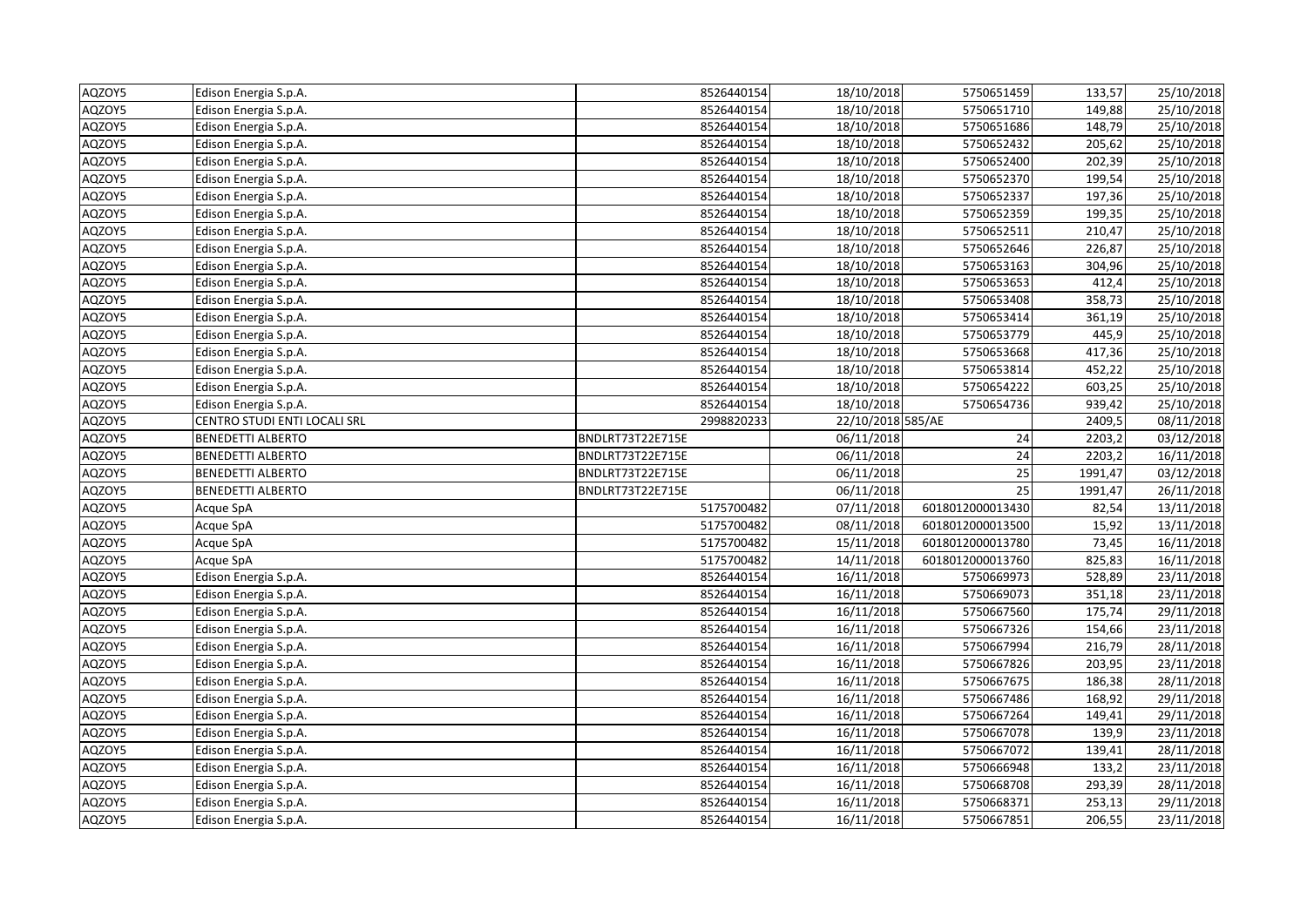| AQZOY5 | Edison Energia S.p.A. | 8526440154 | 16/11/2018 | 5750664562       | 44,29   | 23/11/2018              |
|--------|-----------------------|------------|------------|------------------|---------|-------------------------|
| AQZOY5 | Edison Energia S.p.A. | 8526440154 | 16/11/2018 | 5750666957       | 133,54  | $\overline{29}/11/2018$ |
| AQZOY5 | Edison Energia S.p.A. | 8526440154 | 16/11/2018 | 5750667165       | 144,37  | 23/11/2018              |
| AQZOY5 | Edison Energia S.p.A. | 8526440154 | 16/11/2018 | 5750667363       | 156,55  | 29/11/2018              |
| AQZOY5 | Edison Energia S.p.A. | 8526440154 | 16/11/2018 | 5750664020       | 31,81   | 28/11/2018              |
| AQZOY5 | Edison Energia S.p.A. | 8526440154 | 16/11/2018 | 5750665303       | 65,64   | 29/11/2018              |
| AQZOY5 | Edison Energia S.p.A. | 8526440154 | 16/11/2018 | 5750666116       | 101,21  | 29/11/2018              |
| AQZOY5 | Edison Energia S.p.A. | 8526440154 | 16/11/2018 | 5750663335       | 24,55   | 28/11/2018              |
| AQZOY5 | Edison Energia S.p.A. | 8526440154 | 16/11/2018 | 5750664919       | 53,57   | 28/11/2018              |
| AQZOY5 | Edison Energia S.p.A. | 8526440154 | 16/11/2018 | 5750664862       | 52,33   | 29/11/2018              |
| AQZOY5 | Edison Energia S.p.A. | 8526440154 | 16/11/2018 | 5750663499       | 26,12   | 28/11/2018              |
| AQZOY5 | Edison Energia S.p.A. | 8526440154 | 16/11/2018 | 5750664674       | 46,7    | 28/11/2018              |
| AQZOY5 | Edison Energia S.p.A. | 8526440154 | 16/11/2018 | 5750664645       | 45,99   | 23/11/2018              |
| AQZOY5 | Edison Energia S.p.A. | 8526440154 | 16/11/2018 | 5750665205       | 61,41   | 28/11/2018              |
| AQZOY5 | Edison Energia S.p.A. | 8526440154 | 16/11/2018 | 5750662736       | 19,13   | 23/11/2018              |
| AQZOY5 | Edison Energia S.p.A. | 8526440154 | 16/11/2018 | 5750665720       | 85,57   | 23/11/2018              |
| AQZOY5 | Edison Energia S.p.A. | 8526440154 | 16/11/2018 | 5750666198       | 104,05  | 29/11/2018              |
| AQZOY5 | Edison Energia S.p.A. | 8526440154 | 16/11/2018 | 5750665834       | 89,91   | 23/11/2018              |
| AQZOY5 | Edison Energia S.p.A. | 8526440154 | 16/11/2018 | 5750665823       | 89,44   | 23/11/2018              |
| AQZOY5 | Edison Energia S.p.A. | 8526440154 | 16/11/2018 | 5750665030       | 57,27   | 23/11/2018              |
| AQZOY5 | Edison Energia S.p.A. | 8526440154 | 16/11/2018 | 5750664781       | 49,8    | 23/11/2018              |
| AQZOY5 | Edison Energia S.p.A. | 8526440154 | 16/11/2018 | 5750664400       | 39,58   | 28/11/2018              |
| AQZOY5 | Edison Energia S.p.A. | 8526440154 | 16/11/2018 | 5750664822       | 50,98   | 23/11/2018              |
| AQZOY5 | Edison Energia S.p.A. | 8526440154 | 16/11/2018 | 5750670854       | 956,21  | 28/11/2018              |
| AQZOY5 | Edison Energia S.p.A. | 8526440154 | 16/11/2018 | 5750670222       | 609,02  | 28/11/2018              |
| AQZOY5 | Edison Energia S.p.A. | 8526440154 | 16/11/2018 | 5750670296       | 637,12  | 28/11/2018              |
| AQZOY5 | Edison Energia S.p.A. | 8526440154 | 16/11/2018 | 5750670306       | 639,17  | 28/11/2018              |
| AQZOY5 | Edison Energia S.p.A. | 8526440154 | 16/11/2018 | 5750670274       | 624,55  | 28/11/2018              |
| AQZOY5 | Edison Energia S.p.A. | 8526440154 | 16/11/2018 | 5750669502       | 424     | 28/11/2018              |
| AQZOY5 | Edison Energia S.p.A. | 8526440154 | 16/11/2018 | 5750669408       | 399,53  | 28/11/2018              |
| AQZOY5 | Edison Energia S.p.A. | 8526440154 | 16/11/2018 | 5750669044       | 343,94  | 29/11/2018              |
| AQZOY5 | Edison Energia S.p.A. | 8526440154 | 16/11/2018 | 5750668995       | 337,87  | 23/11/2018              |
| AQZOY5 | ABACO S.P.A.          | 2391510266 | 16/11/2018 | 2018140003200    | 8231,81 | 19/12/2018              |
| AQZOY5 | Acque SpA             | 5175700482 | 19/11/2018 | 6018012000014340 | 21,22   | 23/11/2018              |
| AQZOY5 | Acque SpA             | 5175700482 | 19/11/2018 | 6018012000014200 | 334,24  | 23/11/2018              |
| AQZOY5 | Acque SpA             | 5175700482 | 19/11/2018 | 6018012000014280 | 21,22   | 23/11/2018              |
| AQZOY5 | Acque SpA             | 5175700482 | 19/11/2018 | 6018012000014260 | 310,7   | 23/11/2018              |
| AQZOY5 | Acque SpA             | 5175700482 | 19/11/2018 | 6018012000014260 | 120,77  | 23/11/2018              |
| AQZOY5 | Acque SpA             | 5175700482 | 19/11/2018 | 6018012000014280 | 104,48  | 23/11/2018              |
| AQZOY5 | Acque SpA             | 5175700482 | 19/11/2018 | 6018012000014320 | 20,1    | 23/11/2018              |
| AQZOY5 | Acque SpA             | 5175700482 | 19/11/2018 | 6018012000014320 | 207,58  | 23/11/2018              |
| AQZOY5 | Acque SpA             | 5175700482 | 19/11/2018 | 6018012000014280 | 132,85  | 23/11/2018              |
| AQZOY5 | Acque SpA             | 5175700482 | 20/11/2018 | 6018012000014420 | 364,44  | 23/11/2018              |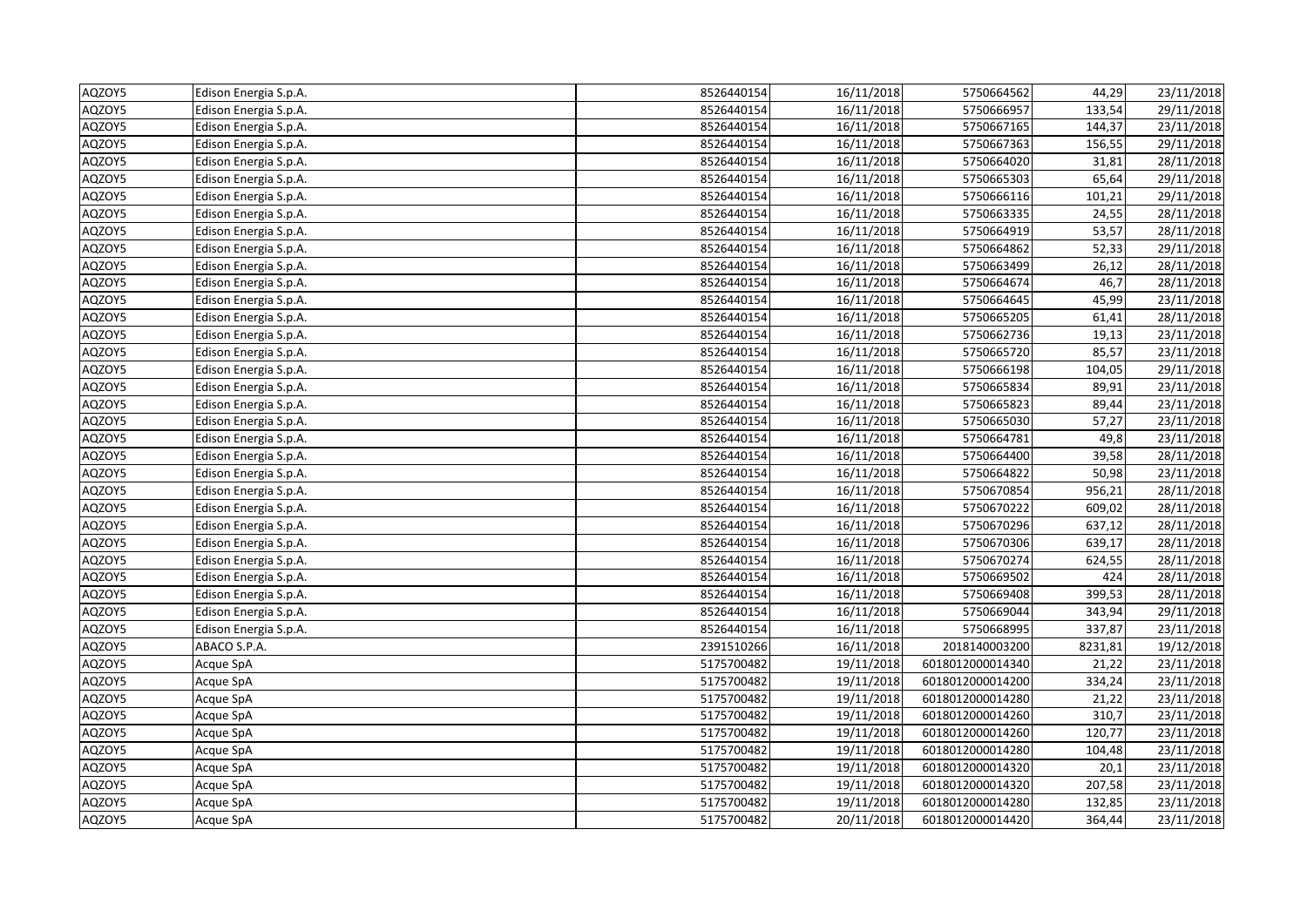| AQZOY5 | Acque SpA         | 5175700482 | 20/11/2018 | 6018012000014460 | 22,06  | 23/11/2018 |
|--------|-------------------|------------|------------|------------------|--------|------------|
| AQZOY5 | Acque SpA         | 5175700482 | 20/11/2018 | 6018012000014460 | 18,39  | 23/11/2018 |
| AQZOY5 | Acque SpA         | 5175700482 | 20/11/2018 | 6018012000014450 | 219,59 | 23/11/2018 |
| AQZOY5 | Acque SpA         | 5175700482 | 20/11/2018 | 6018012000014560 | 30,02  | 23/11/2018 |
| AQZOY5 | Acque SpA         | 5175700482 | 20/11/2018 | 6018012000014480 | 78,03  | 23/11/2018 |
| AQZOY5 | Acque SpA         | 5175700482 | 20/11/2018 | 6018012000014460 | 65,3   | 23/11/2018 |
| AQZOY5 | Acque SpA         | 5175700482 | 20/11/2018 | 6018012000014550 | 239    | 23/11/2018 |
| AQZOY5 | Acque SpA         | 5175700482 | 20/11/2018 | 6018012000014550 | 90,08  | 23/11/2018 |
| AQZOY5 | Acque SpA         | 5175700482 | 19/11/2018 | 6018012000014450 | 161,83 | 23/11/2018 |
| AQZOY5 | Acque SpA         | 5175700482 | 21/11/2018 | 6018012000014750 | 73,94  | 06/12/2018 |
| AQZOY5 | Acque SpA         | 5175700482 | 21/11/2018 | 6018012000014730 | 17,82  | 06/12/2018 |
| AQZOY5 | Acque SpA         | 5175700482 | 21/11/2018 | 6018012000014750 | 16,12  | 06/12/2018 |
| AQZOY5 | Acque SpA         | 5175700482 | 21/11/2018 | 6018012000014710 | 98,84  | 06/12/2018 |
| AQZOY5 | Acque SpA         | 5175700482 | 21/11/2018 | 6018012000014710 | 16,12  | 06/12/2018 |
| AQZOY5 | Acque SpA         | 5175700482 | 21/11/2018 | 6018012000014730 | 32,96  | 06/12/2018 |
| AQZOY5 | Acque SpA         | 5175700482 | 21/11/2018 | 6018012000014700 | 20,53  | 06/12/2018 |
| AQZOY5 | Acque SpA         | 5175700482 | 21/11/2018 | 6018012000014680 | 144,31 | 06/12/2018 |
| AQZOY5 | Acque SpA         | 5175700482 | 21/11/2018 | 6018012000014750 | 28,25  | 06/12/2018 |
| AQZOY5 | Acque SpA         | 5175700482 | 21/11/2018 | 6018012000014600 | 36,22  | 06/12/2018 |
| AQZOY5 | Acque SpA         | 5175700482 | 21/11/2018 | 6018012000014580 | 1064,4 | 06/12/2018 |
| AQZOY5 | Acque SpA         | 5175700482 | 21/11/2018 | 6018012000014580 | 783,83 | 06/12/2018 |
| AQZOY5 | Acque SpA         | 5175700482 | 21/11/2018 | 6018012000014730 | 16,12  | 06/12/2018 |
| AQZOY5 | Acque SpA         | 5175700482 | 22/11/2018 | 6018012000014920 | 22,99  | 06/12/2018 |
| AQZOY5 | Acque SpA         | 5175700482 | 22/11/2018 | 6018012000014920 | 14,99  | 06/12/2018 |
| AQZOY5 | Acque SpA         | 5175700482 | 23/11/2018 | 6018012000014970 | 312,04 | 06/12/2018 |
| AQZOY5 | Acque SpA         | 5175700482 | 23/11/2018 | 6018012000015000 | 210,49 | 06/12/2018 |
| AQZOY5 | Acque SpA         | 5175700482 | 23/11/2018 | 6018012000014940 | 623,29 | 06/12/2018 |
| AQZOY5 | Acque SpA         | 5175700482 | 26/11/2018 | 6018012000015400 | 722,18 | 06/12/2018 |
| AQZOY5 | Acque SpA         | 5175700482 | 26/11/2018 | 6018012000015400 | 214,93 | 06/12/2018 |
| AQZOY5 | Estra Energie Srl | 1219980529 | 06/12/2018 | 181902461406     | 3,55   | 13/12/2018 |
| AQZOY5 | Estra Energie Srl | 1219980529 | 06/12/2018 | 181902461409     | 238,9  | 13/12/2018 |
| AQZOY5 | Estra Energie Srl | 1219980529 | 06/12/2018 | 181902461407     | 106,03 | 13/12/2018 |
| AQZOY5 | Estra Energie Srl | 1219980529 | 06/12/2018 | 181902461403     | 737,44 | 13/12/2018 |
| AQZOY5 | Estra Energie Srl | 1219980529 | 06/12/2018 | 181902461421     | 99,93  | 13/12/2018 |
| AQZOY5 | Estra Energie Srl | 1219980529 | 06/12/2018 | 181902461412     | 11,51  | 13/12/2018 |
| AQZOY5 | Estra Energie Srl | 1219980529 | 06/12/2018 | 181902461419     | 12,04  | 13/12/2018 |
| AQZOY5 | Estra Energie Srl | 1219980529 | 06/12/2018 | 181902461423     | 67,27  | 13/12/2018 |
| AQZOY5 | Estra Energie Srl | 1219980529 | 06/12/2018 | 181902461413     | 3,09   | 13/12/2018 |
| AQZOY5 | Estra Energie Srl | 1219980529 | 06/12/2018 | 181902461424     | 311,32 | 13/12/2018 |
| AQZOY5 | Estra Energie Srl | 1219980529 | 06/12/2018 | 181902461428     | 427,67 | 13/12/2018 |
| AQZOY5 | Estra Energie Srl | 1219980529 | 06/12/2018 | 181902461426     | 572,78 | 13/12/2018 |
| AQZOY5 | Estra Energie Srl | 1219980529 | 06/12/2018 | 181902461416     | 37,39  | 13/12/2018 |
| AQZOY5 | Estra Energie Srl | 1219980529 | 06/12/2018 | 181902461425     | 4,63   | 13/12/2018 |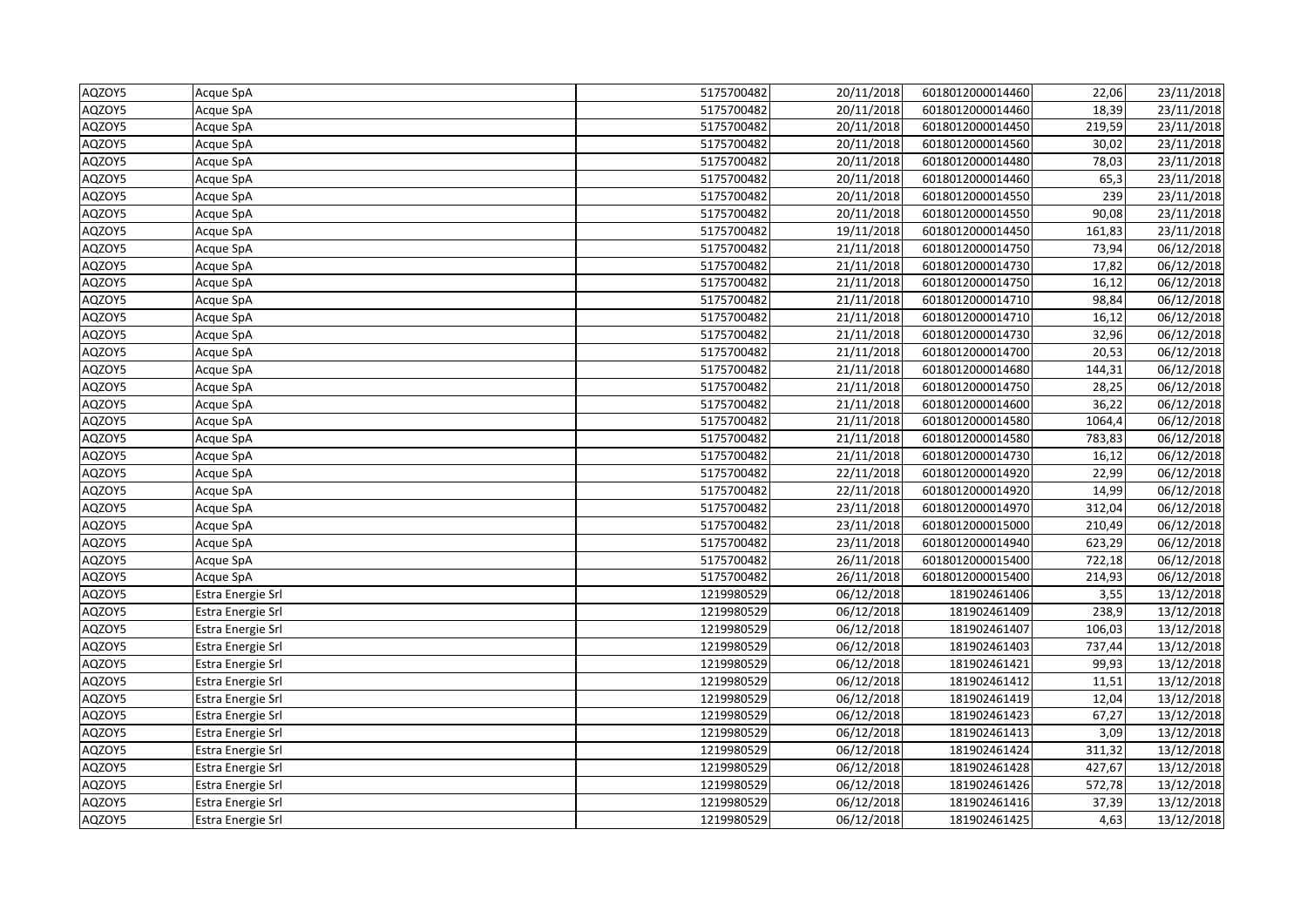| AQZOY5 | <b>BENEDETTI ALBERTO</b> | BNDLRT73T22E715E | 07/12/2018 | 31         | 2149,39 | 13/12/2018              |
|--------|--------------------------|------------------|------------|------------|---------|-------------------------|
| AQZOY5 | Edison Energia S.p.A.    | 8526440154       | 10/12/2018 | 5750565799 | 234,44  | $\frac{19}{12}/2018$    |
| AQZOY5 | Edison Energia S.p.A.    | 8526440154       | 10/12/2018 | 5750566383 | 461,42  | 19/12/2018              |
| AQZOY5 | Edison Energia S.p.A.    | 8526440154       | 10/12/2018 | 5750565388 | 141,69  | 19/12/2018              |
| AQZOY5 | Edison Energia S.p.A.    | 8526440154       | 10/12/2018 | 5750566393 | 466,49  | 19/12/2018              |
| AQZOY5 | Edison Energia S.p.A.    | 8526440154       | 10/12/2018 | 5750566444 | 506,8   | 19/12/2018              |
| AQZOY5 | Edison Energia S.p.A.    | 8526440154       | 10/12/2018 | 5750564408 | 45,87   | 19/12/2018              |
| AQZOY5 | Edison Energia S.p.A.    | 8526440154       | 10/12/2018 | 5750565719 | 213,74  | 19/12/2018              |
| AQZOY5 | Edison Energia S.p.A.    | 8526440154       | 10/12/2018 | 5750565016 | 96,14   | 19/12/2018              |
| AQZOY5 | Edison Energia S.p.A.    | 8526440154       | 10/12/2018 | 5750565226 | 115,86  | 19/12/2018              |
| AQZOY5 | Edison Energia S.p.A.    | 8526440154       | 10/12/2018 | 5750564812 | 69,76   | 19/12/2018              |
| AQZOY5 | Edison Energia S.p.A.    | 8526440154       | 10/12/2018 | 5750564597 | 55,14   | 19/12/2018              |
| AQZOY5 | Edison Energia S.p.A.    | 8526440154       | 10/12/2018 | 5750566337 | 446,02  | 19/12/2018              |
| AQZOY5 | Edison Energia S.p.A.    | 8526440154       | 10/12/2018 | 5750565441 | 152,5   | 19/12/2018              |
| AQZOY5 | Edison Energia S.p.A.    | 8526440154       | 10/12/2018 | 5750565396 | 144,31  | 19/12/2018              |
| AQZOY5 | Edison Energia S.p.A.    | 8526440154       | 10/12/2018 | 5750566832 | 1056,62 | 19/12/2018              |
| AQZOY5 | Edison Energia S.p.A.    | 8526440154       | 10/12/2018 | 5750565942 | 277,25  | 19/12/2018              |
| AQZOY5 | Edison Energia S.p.A.    | 8526440154       | 10/12/2018 | 5750564099 | 33,31   | 19/12/2018              |
| AQZOY5 | Edison Energia S.p.A.    | 8526440154       | 10/12/2018 | 5750566447 | 508,54  | 19/12/2018              |
| AQZOY5 | Edison Energia S.p.A.    | 8526440154       | 10/12/2018 | 5750565849 | 252,93  | 19/12/2018              |
| AQZOY5 | Edison Energia S.p.A.    | 8526440154       | 10/12/2018 | 5750565540 | 172,8   | 19/12/2018              |
| AQZOY5 | Edison Energia S.p.A.    | 8526440154       | 10/12/2018 | 5750565753 | 220,36  | 19/12/2018              |
| AQZOY5 | Edison Energia S.p.A.    | 8526440154       | 10/12/2018 | 5750564906 | 80,25   | 19/12/2018              |
| AQZOY5 | Edison Energia S.p.A.    | 8526440154       | 10/12/2018 | 5750564895 | 79,07   | 19/12/2018              |
| AQZOY5 | Edison Energia S.p.A.    | 8526440154       | 10/12/2018 | 5750565933 | 271,18  | 19/12/2018              |
| AQZOY5 | Edison Energia S.p.A.    | 8526440154       | 10/12/2018 | 5750564551 | 53,52   | 19/12/2018              |
| AQZOY5 | Edison Energia S.p.A.    | 8526440154       | 10/12/2018 | 5750564964 | 87,9    | 19/12/2018              |
| AQZOY5 | Edison Energia S.p.A.    | 8526440154       | 10/12/2018 | 5750565510 | 167,49  | $\overline{19}/12/2018$ |
| AQZOY5 | Edison Energia S.p.A.    | 8526440154       | 10/12/2018 | 5750564460 | 48,95   | 19/12/2018              |
| AQZOY5 | Edison Energia S.p.A.    | 8526440154       | 10/12/2018 | 5750566197 | 382,85  | 19/12/2018              |
| AQZOY5 | Edison Energia S.p.A.    | 8526440154       | 10/12/2018 | 5750564852 | 73,68   | 19/12/2018              |
| AQZOY5 | Edison Energia S.p.A.    | 8526440154       | 10/12/2018 | 5750565250 | 117,57  | 19/12/2018              |
| AQZOY5 | Edison Energia S.p.A.    | 8526440154       | 10/12/2018 | 5750566474 | 525,42  | 19/12/2018              |
| AQZOY5 | Edison Energia S.p.A.    | 8526440154       | 10/12/2018 | 5750565390 | 142,64  | 19/12/2018              |
| AQZOY5 | Edison Energia S.p.A.    | 8526440154       | 10/12/2018 | 5750565778 | 226,6   | 19/12/2018              |
| AQZOY5 | Edison Energia S.p.A.    | 8526440154       | 10/12/2018 | 5750566621 | 639,5   | 19/12/2018              |
| AQZOY5 | Edison Energia S.p.A.    | 8526440154       | 10/12/2018 | 5750565017 | 96,65   | 19/12/2018              |
| AQZOY5 | Edison Energia S.p.A.    | 8526440154       | 10/12/2018 | 5750566283 | 418,84  | 19/12/2018              |
| AQZOY5 | Edison Energia S.p.A.    | 8526440154       | 10/12/2018 | 5750565927 | 269,53  | 19/12/2018              |
| AQZOY5 | Edison Energia S.p.A.    | 8526440154       | 10/12/2018 | 5750564032 | 29,84   | 19/12/2018              |
| AQZOY5 | Edison Energia S.p.A.    | 8526440154       | 10/12/2018 | 5750564706 | 61,99   | 19/12/2018              |
| AQZOY5 | Edison Energia S.p.A.    | 8526440154       | 10/12/2018 | 5750565093 | 102,81  | 19/12/2018              |
| AQZOY5 | Edison Energia S.p.A.    | 8526440154       | 10/12/2018 | 5750563284 | 13,09   | 19/12/2018              |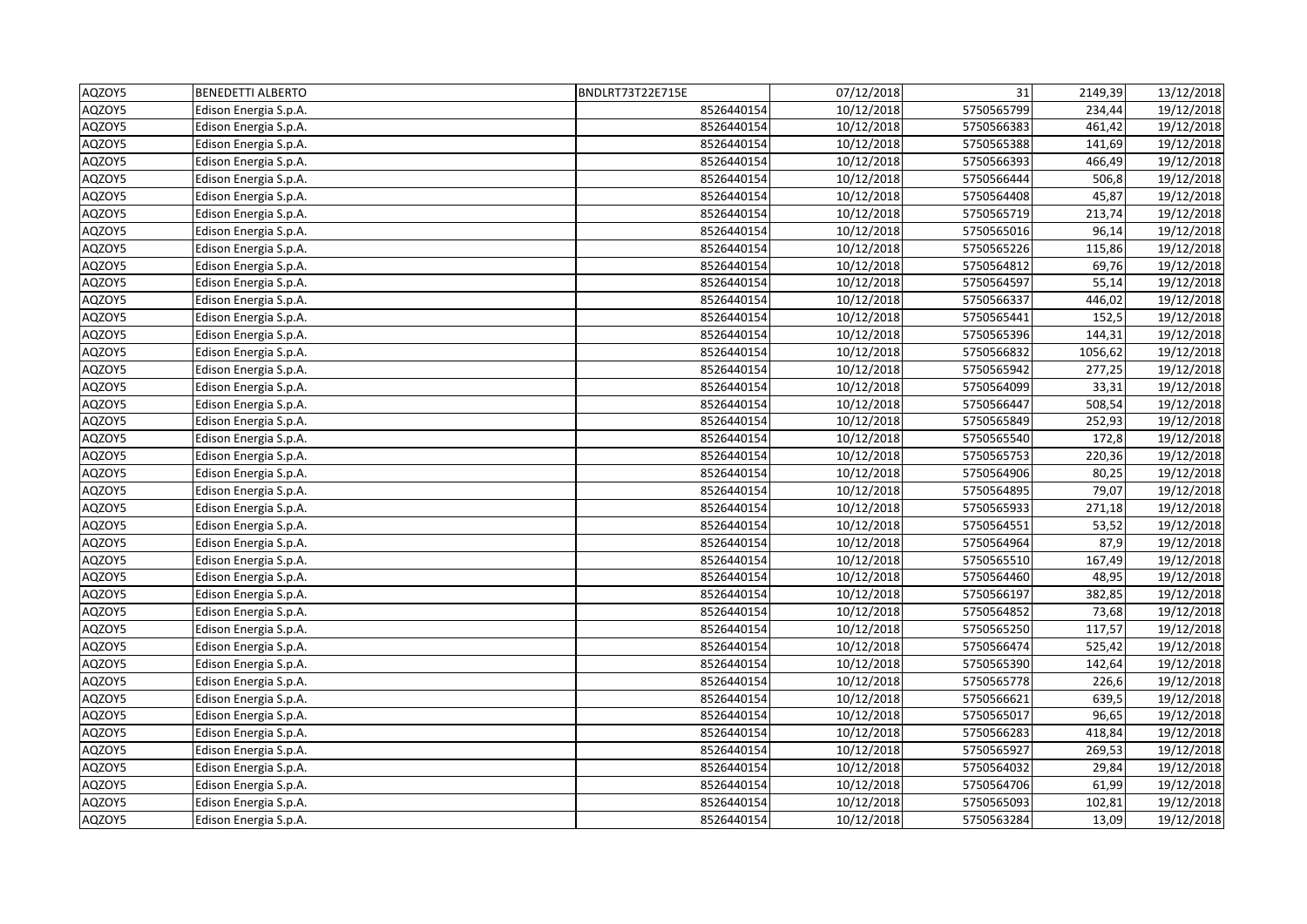| AQZOY5        | Edison Energia S.p.A.                | 8526440154       | 10/12/2018            | 5750566508                | 550,68  | 19/12/2018            |
|---------------|--------------------------------------|------------------|-----------------------|---------------------------|---------|-----------------------|
| AQZOY5        | Edison Energia S.p.A.                | 8526440154       | 10/12/2018            | 5750564881                | 77,34   | 19/12/2018            |
| AQZOY5        | Edison Energia S.p.A.                | 8526440154       | 10/12/2018            | 5750564492                | 50,72   | 19/12/2018            |
| AQZOY5        | Edison Energia S.p.A.                | 8526440154       | 10/12/2018            | 5750566790                | 924,25  | 19/12/2018            |
| AQZOY5        | Edison Energia S.p.A.                | 8526440154       | 10/12/2018            | 5750566603                | 625,54  | 19/12/2018            |
| AQZOY5        | <b>Energrid Srl</b>                  | 14528231005      | 11/12/2018            | 184028120                 | 0,43    | 13/12/2018            |
| AQZOY5        | Edison Energia S.p.A.                | 8526440154       | 17/12/2018            | 5750688173                | 91,22   | 20/12/2018            |
| AQZOY5        | Edison Energia S.p.A.                | 8526440154       | 17/12/2018            | 5750687800                | 102,49  | 20/12/2018            |
| AQZOY5        | Edison Energia S.p.A.                | 8526440154       | 17/12/2018            | 5750687093                | 126,86  | 20/12/2018            |
| AQZOY5        | Edison Energia S.p.A.                | 8526440154       | 17/12/2018            | 5750686501                | 150,66  | 20/12/2018            |
| AQZOY5        | Edison Energia S.p.A.                | 8526440154       | 17/12/2018            | 5750686282                | 159,99  | 20/12/2018            |
| AQZOY5        | Edison Energia S.p.A.                | 8526440154       | 17/12/2018            | 5750686127                | 168,79  | 20/12/2018            |
| AQZOY5        | Edison Energia S.p.A.                | 8526440154       | 17/12/2018            | 5750685923                | 180,78  | 20/12/2018            |
| AQZOY5        | Edison Energia S.p.A.                | 8526440154       | 17/12/2018            | 5750685617                | 198,2   | 20/12/2018            |
| AQZOY5        | Edison Energia S.p.A.                | 8526440154       | 17/12/2018            | 5750685310                | 221,16  | 20/12/2018            |
| AQZOY5        | Edison Energia S.p.A.                | 8526440154       | 17/12/2018            | 5750685429                | 211,49  | 20/12/2018            |
| AQZOY5        | Edison Energia S.p.A.                | 8526440154       | 18/12/2018            | 5750683344                | 425,84  | 20/12/2018            |
| AQZOY5        | Edison Energia S.p.A.                | 8526440154       | 18/12/2018            | 5750683443                | 413,17  | 20/12/2018            |
| AQZOY5        | Edison Energia S.p.A.                | 8526440154       | 18/12/2018            | 5750683388                | 420,22  | 20/12/2018            |
| AQZOY5        | Edison Energia S.p.A.                | 8526440154       | 18/12/2018            | 5750682518                | 561,59  | 20/12/2018            |
| AQZOY5        | Edison Energia S.p.A.                | 8526440154       | 18/12/2018            | 5750682451                | 573,91  | 20/12/2018            |
| AQZOY5        | Edison Energia S.p.A.                | 8526440154       | 18/12/2018            | 5750681970                | 706,28  | 20/12/2018            |
| AQZOY5        | Edison Energia S.p.A.                | 8526440154       | 18/12/2018            | 5750681301                | 989,8   | 20/12/2018            |
| AQZOY5        | Edison Energia S.p.A.                | 8526440154       | 18/12/2018            | 5750694235                | 12,37   | 20/12/2018            |
| AQZOY5        | Edison Energia S.p.A.                | 8526440154       | 18/12/2018            | 5750693341                | 19,13   | $\frac{20}{12}{2018}$ |
| AQZOY5        | Edison Energia S.p.A.                | 8526440154       | 18/12/2018            | 5750691323                | 35,16   | 20/12/2018            |
| AQZOY5        | Edison Energia S.p.A.                | 8526440154       | 18/12/2018            | 5750692279                | 23,73   | 20/12/2018            |
| AQZOY5        | Edison Energia S.p.A.                | 8526440154       | 18/12/2018            | 5750690944                | 37,83   | 20/12/2018            |
| <b>IRLEOX</b> | GIULIANI*PIERO S.R.L.                | 1940350505       | 28/06/2018            | 43490                     | 1009,9  | 08/11/2018            |
| <b>IRLEOX</b> | COSTRUZIONI EDILI LA FORNACE SRL     | 1724540503       |                       | 19/07/2018 000002-2018-FV | 1296    | 13/12/2018            |
| <b>IRLEOX</b> | POGGETTI FABIO                       | PGGFBA58R31C113T | 31/07/2018            | 12                        | 4300,5  | 13/12/2018            |
| <b>IRLEOX</b> | COSTRUZIONI EDILI LA FORNACE SRL     | 1724540503       |                       | 07/08/2018 000003-2018-FV | 4248,04 | 18/10/2018            |
| <b>IRLEOX</b> | DIDATTICA TOSCANA S.R.L.             | 486330509        | 05/09/2018 2/816      |                           | 1451,8  | 18/10/2018            |
| <b>IRLEOX</b> | TECNOSOLAR FILM S.r.l.               | 2272090487       | 28/09/2018            | 44621                     | 3629,5  | 26/10/2018            |
| <b>IRLEOX</b> | <b>GIUSTI LEONETTO SNC</b>           | 1812450508       | 02/10/2018 10/FE/2018 |                           | 4597,31 | 13/12/2018            |
| <b>IRLEOX</b> | IDEA PLAST Srl a socio unico         | 2973820968       | 03/10/2018            | 24                        | 4636    | 13/12/2018            |
| <b>IRLEOX</b> | CEROFOLINI SRL                       | 4234990481       | 05/10/2018            | 42887                     | 750,3   | 26/10/2018            |
| <b>IRLEOX</b> | BERNI FEDERICO                       | BRNFRC75T12I046S | 05/10/2018 1/FE       |                           | 8399,7  | 30/10/2018            |
| <b>IRLEOX</b> | Ponteverde Cooperativa Sociale onlus | 1294550502       |                       | 12/10/2018 FATTPA 396_18  | 3501,4  | 08/11/2018            |
| <b>IRLEOX</b> | CORSO DARIO                          | CRSDRA85H25G843H | 15/10/2018 2/E        |                           | 728     | 03/12/2018            |
| <b>IRLEOX</b> | <b>GIUSTI LEONETTO SNC</b>           | 1812450508       | 17/10/2018 12/FE/2018 |                           | 3300    | 13/12/2018            |
| <b>IRLEOX</b> | BUONAGUIDI LORENZO                   | BNGLNZ57S27A241O | 28/10/2018 5/PAB      |                           | 1267,53 | 07/12/2018            |
| <b>IRLEOX</b> | Stebo Ambiente srl                   | 1432260212       |                       | 07/11/2018 RLPA-2018-577  | 9014,62 | 13/12/2018            |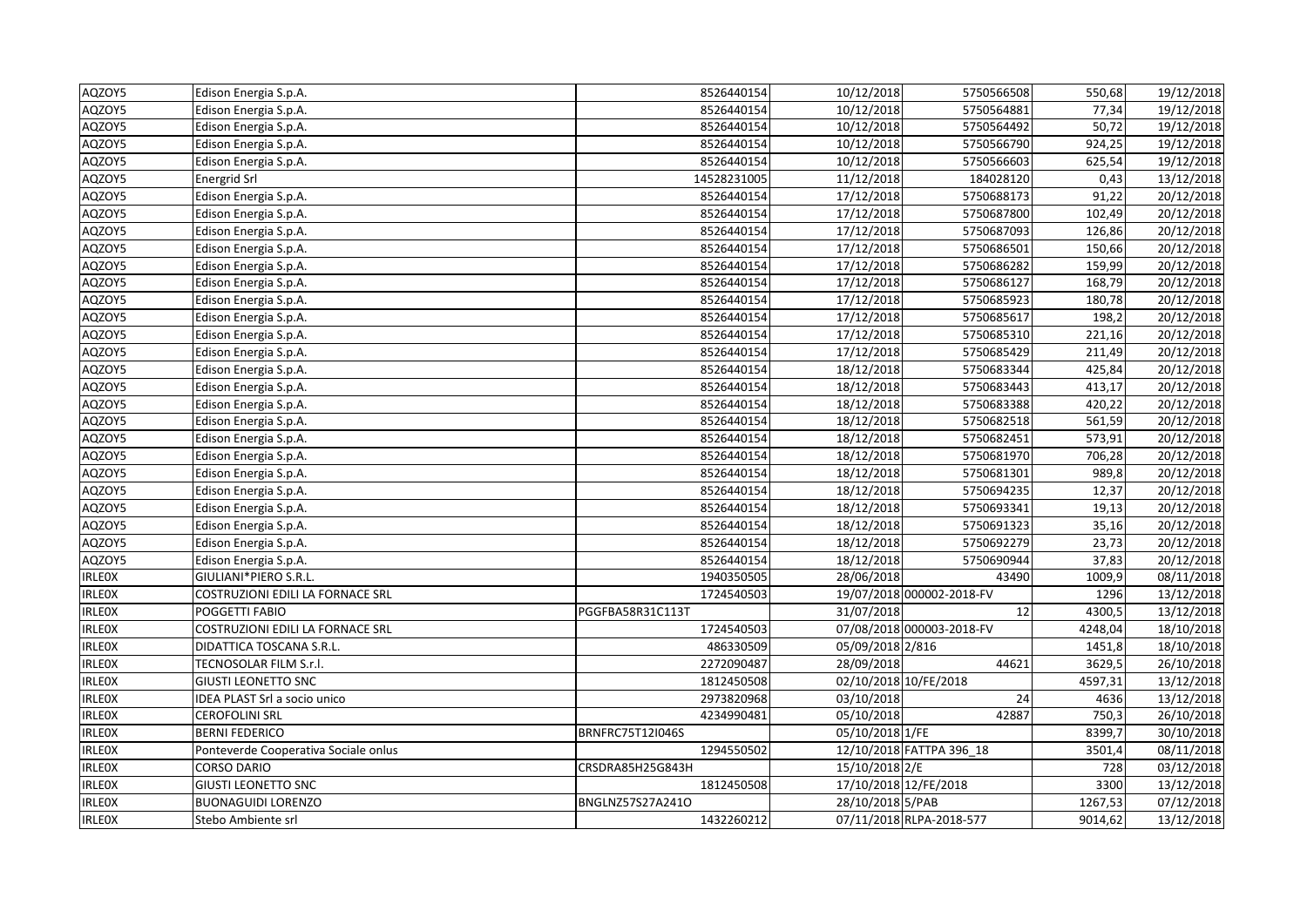| <b>IRLEOX</b> | IDEA PLAST Srl a socio unico                                   | 2973820968       | 07/11/2018       | 29                       | 4180      | 13/12/2018              |
|---------------|----------------------------------------------------------------|------------------|------------------|--------------------------|-----------|-------------------------|
| <b>IRLEOX</b> | <b>GIUSTI LEONETTO SNC</b>                                     | 1812450508       |                  | 10/11/2018 15/FE/2018    | 4145,12   | 13/12/2018              |
| <b>IRLEOX</b> | C.S.P.S EUROPA COSTRUZIONI DI CARMOSINO                        | CRMSVN78T08I073G | 13/11/2018       | 22                       | 130900    | 06/12/2018              |
| <b>IRLEOX</b> | POGGETTI FABIO                                                 | PGGFBA58R31C113T | 14/11/2018       | 20                       | 4472,52   | 13/12/2018              |
| OASB0S        | Geofor SpA                                                     | 1153330509       |                  | 19/04/2017 FC-404-2017   | 77140,35  | 14/11/2018              |
| <b>OASB0S</b> | Geofor SpA                                                     | 1153330509       |                  | 12/04/2018 FC-321-2018   | 91039,28  | 19/11/2018              |
| OASB0S        | Geofor SpA                                                     | 1153330509       |                  | 19/04/2018 FC-372-2018   | 56910,46  | 19/11/2018              |
| OASB0S        | Geofor SpA                                                     | 1153330509       |                  | 09/05/2018 FC-451-2018   | 88335,26  | 19/11/2018              |
| <b>OASB0S</b> | Geofor SpA                                                     | 1153330509       |                  | 15/05/2018 FC-492-2018   | 51041,7   | 19/11/2018              |
| <b>OASB0S</b> | Geofor SpA                                                     | 1153330509       |                  | 14/06/2018 FC-565-2018   | 58738,33  | 19/11/2018              |
| <b>OASB0S</b> | Geofor SpA                                                     | 1153330509       |                  | 15/06/2018 FC-582-2018   | 12530,43  | 19/11/2018              |
| <b>OASB0S</b> | Geofor SpA                                                     | 1153330509       |                  | 19/06/2018 FC-624-2018   | 93241,65  | 19/11/2018              |
| <b>OASB0S</b> | Geofor SpA                                                     | 1153330509       |                  | 16/07/2018 FC-699-2018   | 1126,82   | 19/11/2018              |
| <b>OASB0S</b> | Geofor SpA                                                     | 1153330509       |                  | 18/07/2018 FC-762-2018   | 107063,67 | 19/11/2018              |
| <b>OASB0S</b> | Geofor SpA                                                     | 1153330509       |                  | 24/07/2018 FC-805-2018   | 64688,73  | 19/11/2018              |
| OASB0S        | WASTE RECYCLING SPA                                            | 1187730500       | 13/08/2018 E     | - 40                     | 3433,65   | 15/11/2018              |
| <b>OASB0S</b> | <b>WASTE RECYCLING SPA</b>                                     | 1187730500       | 13/08/2018 E     | 37                       | 6158,9    | 03/10/2018              |
| <b>OASB0S</b> | <b>WASTE RECYCLING SPA</b>                                     | 1187730500       | 13/08/2018 E 36  |                          | 24169,98  | 03/10/2018              |
| <b>OASB0S</b> | Geofor SpA                                                     | 1153330509       |                  | 21/08/2018 FC-889-2018   | 111142,51 | 19/11/2018              |
| <b>OASB0S</b> | Geofor SpA                                                     | 1153330509       |                  | 30/08/2018 FC-939-2018   | 66090,18  | 19/11/2018              |
| <b>OASB0S</b> | <b>GEECO - GESTIONE ECOLOGICA SRL</b>                          | 6619520486       |                  | 05/09/2018 000171-2018-A | 3424,74   | 04/10/2018              |
| OASB0S        | <b>GEECO - GESTIONE ECOLOGICA SRL</b>                          | 6619520486       |                  | 05/09/2018 000179-2018-A | 15849,19  | 11/10/2018              |
| <b>OASB0S</b> | Geofor SpA                                                     | 1153330509       |                  | 18/09/2018 FC-1019-2018  | 66934,26  | 19/11/2018              |
| <b>OASB0S</b> | WASTE RECYCLING SPA                                            | 1187730500       | 27/09/2018 E     | 59                       | 154       | 26/10/2018              |
| <b>OASB0S</b> | <b>WASTE RECYCLING SPA</b>                                     | 1187730500       | 27/09/2018 E 58  |                          | 88        | 26/10/2018              |
| <b>OASB0S</b> | MORELLI & SPINI SRL                                            | 203390505        |                  | 08/10/2018 FATTPA 19_18  | 289,51    | $\overline{26}/10/2018$ |
| OASB0S        | GEECO - GESTIONE ECOLOGICA SRL                                 | 6619520486       |                  | 09/10/2018 000205-2018-A | 3893,22   | 08/11/2018              |
| <b>OASB0S</b> | GEECO - GESTIONE ECOLOGICA SRL                                 | 6619520486       |                  | 09/10/2018 000204-2018-A | 3268,84   | 08/11/2018              |
| <b>OASB0S</b> | CONAST SOCIETA' COOPERATIVA                                    | 1654890175       |                  | 12/10/2018 900311-0CPA   | 7259      | 08/11/2018              |
| <b>OASB0S</b> | WASTE RECYCLING SPA                                            | 1187730500       | 16/10/2018 E 76  |                          | 77        | 15/11/2018              |
| <b>OASB0S</b> | WASTE RECYCLING SPA                                            | 1187730500       | 16/10/2018 E 77  |                          | 154       | 15/11/2018              |
| <b>OASB0S</b> | GEECO - GESTIONE ECOLOGICA SRL                                 | 6619520486       |                  | 18/10/2018 000229-2018-A | 585,71    | 03/12/2018              |
| <b>OASB0S</b> | Geofor SpA                                                     | 1153330509       |                  | 06/11/2018 FC-1455-2017  | 66498,39  | 14/11/2018              |
| OASB0S        | Geofor SpA                                                     | 1153330509       |                  | 06/11/2018 FC-1630-2017  | 86152,17  | 14/11/2018              |
| SG4PDE        | Leggere Srl                                                    | 2511020162       | 05/10/2018       | 17166                    | 8,41      | 26/10/2018              |
| SG4PDE        | Leggere Srl                                                    | 2511020162       | 05/10/2018       | 17170                    | 218,89    | 26/10/2018              |
| SG4PDE        | Leggere Srl                                                    | 2511020162       | 05/10/2018       | 17168                    | 11,91     | 26/10/2018              |
| SG4PDE        | Associazione Culturale PEGASO                                  | 5253000482       | 18/10/2018 4/EL  |                          | 880       | 12/11/2018              |
| SG4PDE        | Centro Psicopedagogico per la Pace e la gestione dei conflitti | 1236580336       | 30/10/2018       | 18092                    | 1000      | 13/12/2018              |
| SG4PDE        | Leggere Srl                                                    | 2511020162       | 05/11/2018       | 18747                    | 130,2     | 28/11/2018              |
| SG4PDE        | Leggere Srl                                                    | 2511020162       | 05/11/2018       | 18748                    | 758,14    | 28/11/2018              |
| TTVB8I        | ECOPOLIS DI LAZZERINI SRL                                      | 1037180534       | 25/05/2018       | 36                       | 1163,76   | 15/11/2018              |
| TTVB8I        | VALIANI GIULIANO E FIGLI SNC                                   | 959320508        | 26/06/2018 41 /P |                          | 686,86    | 06/11/2018              |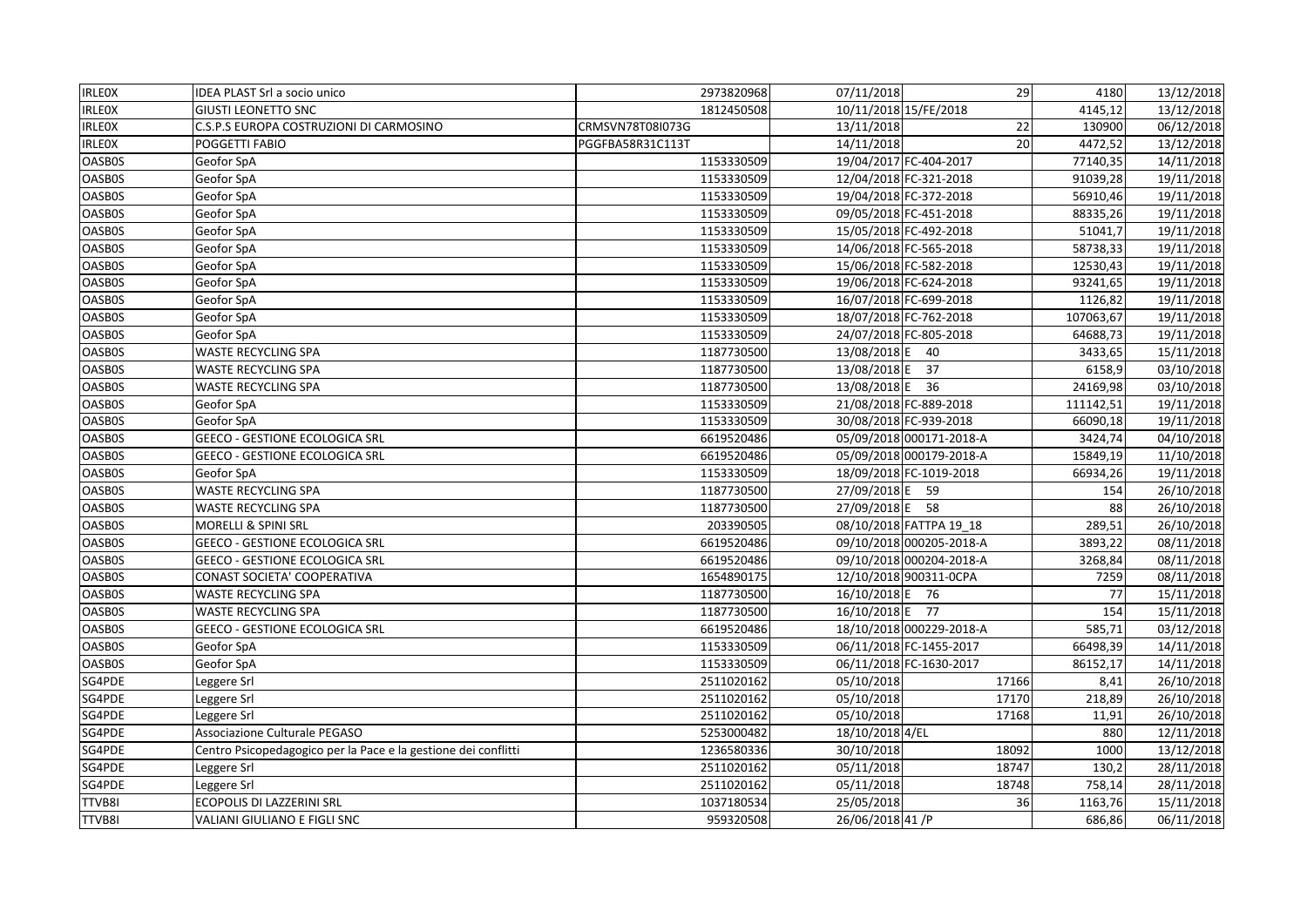| <b>TTVB8I</b> | <b>VALIANI GIULIANO E FIGLI SNC</b>                      | 959320508        | 26/06/2018 42 /P    |                               | 66,88    | 06/11/2018              |
|---------------|----------------------------------------------------------|------------------|---------------------|-------------------------------|----------|-------------------------|
| TTVB8I        | IL GIRASOLE SRL                                          | 1617830508       | 31/07/2018 20-P     |                               | 343      | 06/11/2018              |
| TTVB8I        | Virginia Servizi di Soccorso Sicuranza                   | SCRSCR65R13L214U | 02/08/2018 05.18/Pa |                               | 3233     | 18/10/2018              |
| TTVB8I        | VAL D"ERA AGRI - MACCHINE S.A.S. DI ANTONIO PERTICI e C. | 390860500        | 03/08/2018 6/00002  |                               | 1390,8   | 06/11/2018              |
| TTVB8I        | VAL D"ERA AGRI - MACCHINE S.A.S. DI ANTONIO PERTICI e C. | 390860500        | 03/08/2018 7/00002  |                               | 822,22   | 06/11/2018              |
| TTVB8I        | VAL D"ERA AGRI - MACCHINE S.A.S. DI ANTONIO PERTICI e C. | 390860500        | 03/08/2018 8/00002  |                               | 500      | 06/11/2018              |
| TTVB8I        | IL GIRASOLE SRL                                          | 1617830508       | 31/08/2018 22-P     |                               | 227,62   | 25/10/2018              |
| TTVB8I        | <b>CENTRO CALORE SRL</b>                                 | 1767600503       |                     | 04/09/2018 000003-2018-03     | 286,44   | 03/10/2018              |
| TTVB8I        | PALAGINI PIEROeFIGLI SPA                                 | 2252990482       | 05/09/2018          | 353                           | 237,11   | 25/10/2018              |
| TTVB8I        | <b>GL. IMPIANTI SRL</b>                                  | 762900504        | 06/09/2018          | 193                           | 7271,2   | 08/11/2018              |
| TTVB8I        | MARINI PANDOLFI S.P.A.                                   | 623440492        | 10/09/2018 495/F/18 |                               | 1018,83  | 25/10/2018              |
| TTVB8I        | MARINI PANDOLFI S.P.A.                                   | 623440492        | 10/09/2018 496/F/18 |                               | 3732,85  | 11/10/2018              |
| TTVB8I        | PROFILI ASCENSORI S.r.l.                                 | 2307380481       |                     | 25/09/2018 000030/18/PA       | 170.8    | 25/10/2018              |
| TTVB8I        | PROFILI ASCENSORI S.r.l.                                 | 2307380481       |                     | 25/09/2018 000031/18/PA       | 296,46   | 25/10/2018              |
| TTVB8I        | AGER SRL                                                 | 1121330508       | 27/09/2018 34/PA    |                               | 54,01    | 26/10/2018              |
| TTVB8I        | T.E.S. S.P.A.                                            | 1971670268       | 27/09/2018 638PA    |                               | 3439,91  | 26/10/2018              |
| TTVB8I        | IL GIRASOLE SRL                                          | 1617830508       | 28/09/2018 24-P     |                               | 545,14   | 26/10/2018              |
| TTVB8I        | VAL D"ERA AGRI - MACCHINE S.A.S. DI ANTONIO PERTICI e C. | 390860500        | 02/10/2018 11/00002 |                               | 335      | 08/11/2018              |
| TTVB8I        | VAL D"ERA AGRI - MACCHINE S.A.S. DI ANTONIO PERTICI e C. | 390860500        | 02/10/2018 10/00002 |                               | 370,25   | 08/11/2018              |
| TTVB8I        | MARINI PANDOLFI S.P.A.                                   | 623440492        | 03/10/2018 694/F/18 |                               | 270,25   | 26/10/2018              |
| TTVB8I        | MORELLI & SPINI SRL                                      | 203390505        |                     | 05/10/2018 FATTPA 18 18       | 427      | 26/10/2018              |
| TTVB8I        | MORELLI & SPINI SRL                                      | 203390505        |                     | 08/10/2018 FATTPA 20 18       | 534,99   | 26/10/2018              |
| TTVB8I        | MORELLI & SPINI SRL                                      | 203390505        |                     | 08/10/2018 FATTPA 21_18       | 750,01   | 26/10/2018              |
| TTVB8I        | CAMPANI ANSELMO SRL                                      | 1553870500       |                     | 10/10/2018 000005-2018-FATT01 | 26,13    | 12/11/2018              |
| TTVB8I        | <b>AGER SRL</b>                                          | 1121330508       | 11/10/2018 37/PA    |                               | 1049.2   | 25/10/2018              |
| TTVB8I        | PALAGINI PIEROeFIGLI SPA                                 | 2252990482       | 18/10/2018          | 432                           | 1707,46  | 08/11/2018              |
| TTVB8I        | PALAGINI PIEROeFIGLI SPA                                 | 2252990482       | 18/10/2018          | 397                           | 409,65   | 08/11/2018              |
| TTVB8I        | PROFILI ASCENSORI S.r.l.                                 | 2307380481       |                     | 19/10/2018 000046/18/PA       | 5246     | 13/12/2018              |
| TTVB8I        | IL GIRASOLE SRL                                          | 1617830508       | 31/10/2018 26-P     |                               | 722,44   | 28/11/2018              |
| TTVB8I        | IL GIRASOLE SRL                                          | 1617830508       | 08/11/2018 28-P     |                               | 832,28   | 28/11/2018              |
| TTVB8I        | RAINERI SERVICE S.A.S.                                   | 3549920175       | 20/11/2018          | 3548                          | 12469,38 | 18/12/2018              |
| U05CPB        | ORIENTA SPA AGENZIA PER IL LAVORO                        | 5819501007       |                     | 24/10/2018 1773-2018/01       | 1538,37  | 13/12/2018              |
| U2XR2K        | IL PICCOLO PRINCIPE SOC.COOP.SOC.-ONLUS                  | 5172970484       | 30/08/2018          | 70                            | 4860,78  | 03/10/2018              |
| U2XR2K        | AUTOLINEE SEQUI PIERLUIGI SAS                            | 115140501        |                     | 10/09/2018 FatPAM 131         | 2319,94  | 25/10/2018              |
| U2XR2K        | DIDATTICA TOSCANA S.R.L.                                 | 486330509        | 27/09/2018 2/914    |                               | 801,54   | 26/10/2018              |
| U2XR2K        | PACI S.R.L                                               | 5012160486       |                     | 02/10/2018 00134/2018         | 276,59   | 26/10/2018              |
| U2XR2K        | ARCA COOPERATIVA SOCIALE A R.L.                          | 3382330482       | 04/10/2018 E-1102   |                               | 23651,66 | 06/11/2018              |
| U2XR2K        | ARCA COOPERATIVA SOCIALE A R.L.                          | 3382330482       | 04/10/2018 E-1111   |                               | 22203,38 | 06/11/2018              |
| U2XR2K        | ANTARES SOCIETA COOPERATIVA                              | 1945580502       | 10/10/2018 532/01   |                               | 924,15   | 15/11/2018              |
| U2XR2K        | AUTOLINEE SEQUI PIERLUIGI SAS                            | 115140501        |                     | 17/10/2018 FatPAM 135         | 7501,01  | $\overline{12}/11/2018$ |
| U2XR2K        | CARTOLIBRERIA DANIELA DI BALDACCI MARIA SAS              | 2467840464       | 25/10/2018 69/A     |                               | 7020,09  | 07/12/2018              |
| U2XR2K        | Ceccanti Antonella                                       | CCCNNL54B58G843D | 29/10/2018 1/PA     |                               | 8642,96  | 26/11/2018              |
| U2XR2K        | Pellegrini Cristina                                      | PLLCST74M56B950I |                     | 05/11/2018 FATTPA 6_18        | 41,26    | 28/11/2018              |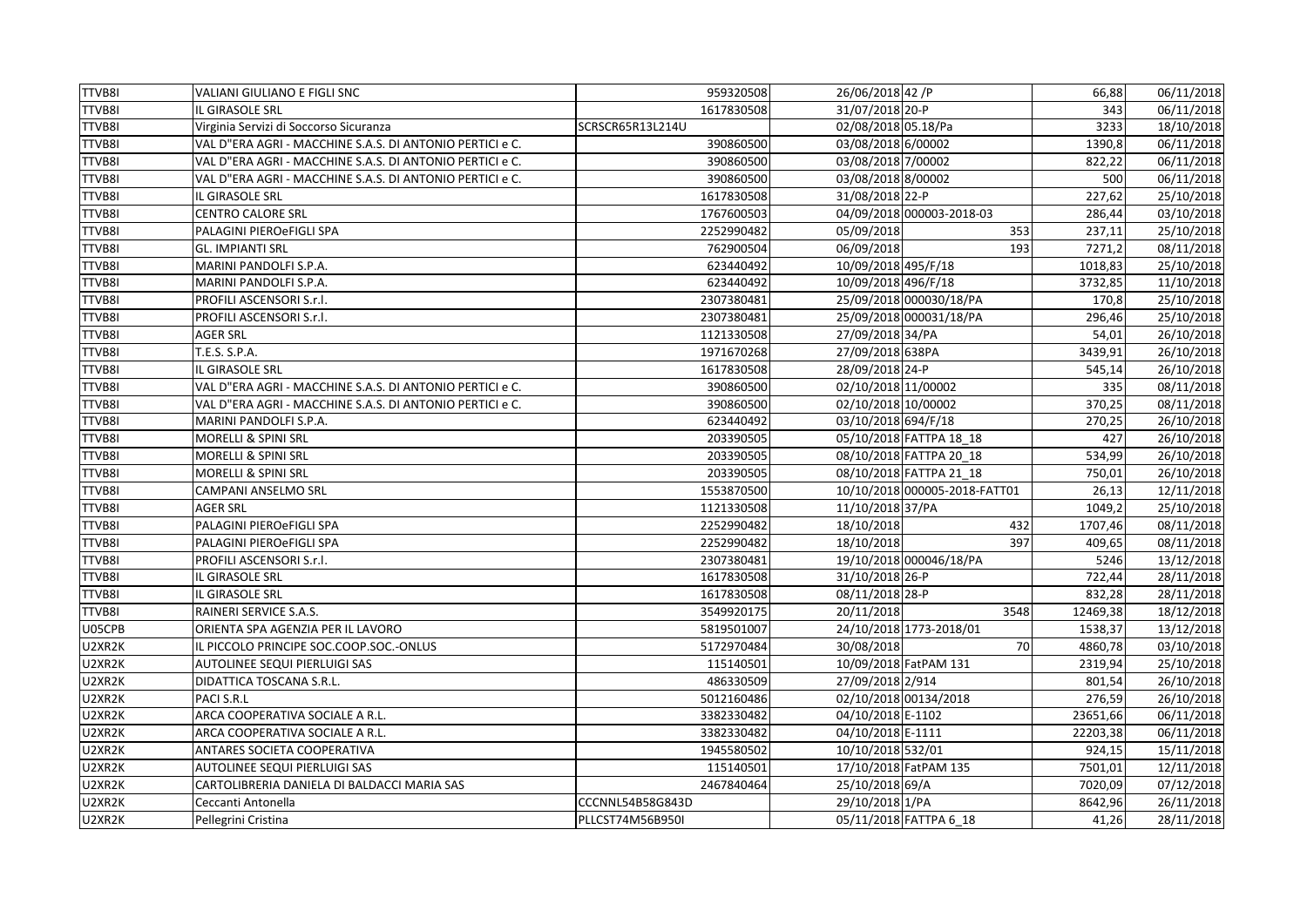| U2XR2K        | <b>GUIDI ELENA</b>                                | GDULNE61E69G702T | 07/11/2018           | $\mathbf{3}$            | 30,69    | 07/12/2018 |
|---------------|---------------------------------------------------|------------------|----------------------|-------------------------|----------|------------|
| U2XR2K        | ARCA COOPERATIVA SOCIALE A R.L.                   | 3382330482       | 07/11/2018 E-1231    |                         | 22203,38 | 13/12/2018 |
| U2XR2K        | AUTOLINEE SEQUI PIERLUIGI SAS                     | 115140501        |                      | 12/11/2018 FatPAM 140   | 18121,93 | 13/12/2018 |
| U2XR2K        | ANTARES SOCIETA COOPERATIVA                       | 1945580502       | 12/11/2018 576/01    |                         | 2033,13  | 13/12/2018 |
| U2XR2K        | AZ DEL RAG. MARINAI MANUELA & C. S.A.S.           | 833520505        | 16/11/2018 FE 000058 |                         | 4718,45  | 07/12/2018 |
| U2XR2K        | Libreria Rinascita Societa' Cooperativa Culturale | 1416220489       | 21/11/2018 44/PA     |                         | 22,58    | 07/12/2018 |
| U2XR2K        | LADIS SRL                                         | 1791970476       | 23/11/2018 4\6F      |                         | 120,57   | 07/12/2018 |
| <b>VWVFOA</b> | MAGGIOLI SPA                                      | 6188330150       | 12/01/2018           | 2149491                 | 5248     | 17/10/2018 |
| <b>VWVFOA</b> | MAGGIOLI SPA                                      | 6188330150       | 13/04/2018           | 2117151                 | 4521     | 13/12/2018 |
| <b>VWVFOA</b> | SOLUZIONE UFFICIO S.R.L.                          | 2778750246       |                      | 18/04/2018 2049/PA/2018 | 676,15   | 04/10/2018 |
| <b>VWVFOA</b> | MAGGIOLI SPA                                      | 6188330150       | 04/05/2018           | 2120034                 | 1771     | 13/12/2018 |
| <b>VWVFOA</b> | VODAFONE ITALIA S.p.A                             | 93026890017      |                      | 03/09/2018 AI16113807   | 13,66    | 11/10/2018 |
| <b>VWVFOA</b> | <b>FASTWEB SpA</b>                                | 12878470157      |                      | 04/09/2018 PAE0027768   | 3728,84  | 11/10/2018 |
| <b>VWVFOA</b> | <b>GRUPPO TEATRALE FOUR RED ROSES</b>             | 944270503        | 04/09/2018 6E        |                         | 854      | 11/10/2018 |
| <b>VWVFOA</b> | CEDAT 85 srl                                      | 1322700749       | 12/09/2018           | 201830660               | 86,01    | 11/10/2018 |
| <b>VWVFOA</b> | TIM S.p.A.                                        | 488410010        | 14/09/2018           | 6820180920001060        | 3895,77  | 11/10/2018 |
| <b>VWVFOA</b> | IL SOLE 24 ORE S.P.A.                             | 777910159        | 21/09/2018           | 1410002287              | 259      | 19/10/2018 |
| <b>VWVFOA</b> | T.P.M. Telefonia Privata Manutenzioni S.r.l.      | 3171060480       | 24/09/2018 466/2018  |                         | 13328,5  | 26/10/2018 |
| <b>VWVFOA</b> | Virtual Logic SRL                                 | 3878640238       | 28/09/2018 1992/2018 |                         | 315,43   | 26/10/2018 |
| <b>VWVFOA</b> | LeasePlan Italia S.p.A.                           | 6496050151       | 05/10/2018           | 18396331                | 167,51   | 19/10/2018 |
| <b>VWVFOA</b> | MAGGIOLI SPA                                      | 6188330150       | 09/10/2018           | 2139977                 | 335,5    | 29/11/2018 |
| <b>VWVFOA</b> | MAGGIOLI SPA                                      | 6188330150       | 09/10/2018           | 2139978                 | 1708     | 07/12/2018 |
| <b>VWVFOA</b> | MAGGIOLI SPA                                      | 6188330150       | 12/10/2018           | 1126476                 | 550      | 13/12/2018 |
| <b>VWVFOA</b> | CEDAT 85 srl                                      | 1322700749       | 12/10/2018           | 201830737               | 137,25   | 29/11/2018 |
| <b>VWVFOA</b> | CEDAT 85 srl                                      | 1322700749       | 12/10/2018           | 201830736               | 618,54   | 29/11/2018 |
| <b>VWVFOA</b> | T.P.M. Telefonia Privata Manutenzioni S.r.l.      | 3171060480       | 12/10/2018 491/2018  |                         | 265,72   | 29/11/2018 |
| <b>VWVFOA</b> | T.P.M. Telefonia Privata Manutenzioni S.r.l.      | 3171060480       | 12/10/2018 492/2018  |                         | 793      | 29/11/2018 |
| <b>VWVFOA</b> | ZETA UFFICIO SNC                                  | 1150000501       | 18/10/2018 1620/18   |                         | 8773,02  | 07/12/2018 |
| <b>VWVFOA</b> | TIM S.p.A.                                        | 488410010        |                      | 19/10/2018 8L00716678   | 873,17   | 29/11/2018 |
| <b>VWVFOA</b> | T.P.M. Telefonia Privata Manutenzioni S.r.l.      | 3171060480       | 22/10/2018 505/2018  |                         | 335,5    | 29/11/2018 |
| <b>VWVFOA</b> | TIM S.p.A.                                        | 488410010        |                      | 22/10/2018 7X04369934   | 456,23   | 29/11/2018 |
| <b>VWVFOA</b> | LeasePlan Italia S.p.A.                           | 6496050151       | 29/10/2018           | 18446283                | 167,51   | 13/12/2018 |
| <b>VWVFOA</b> | CAMST SOC. COOP. A.R.L.                           | 311310379        | 05/11/2018           | 2000931615              | 501,5    | 26/11/2018 |
| <b>VWVFOA</b> | F.LLI STACCIOLI SNC di Carlo e Mauro Staccioli    | 456700509        |                      | 06/11/2018 V20000065    | 370,88   | 03/12/2018 |
| <b>VWVFOA</b> | <b>FASTWEB SpA</b>                                | 12878470157      |                      | 08/11/2018 PAE0033576   | 4070,68  | 13/12/2018 |
| <b>VWVFOA</b> | <b>MAGGIOLI SPA</b>                               | 6188330150       | 11/11/2018           | 2145975                 | 732      | 29/11/2018 |
| <b>VWVFOA</b> | T.P.M. Telefonia Privata Manutenzioni S.r.l.      | 3171060480       | 13/11/2018 541/2018  |                         | 488      | 13/12/2018 |
| <b>VWVFOA</b> | T.P.M. Telefonia Privata Manutenzioni S.r.l.      | 3171060480       | 13/11/2018 540/2018  |                         | 2057,18  | 13/12/2018 |
| <b>VWVFOA</b> | CEDAT 85 Srl                                      | 1322700749       | 14/11/2018           | 201830930               | 375,15   | 13/12/2018 |
| <b>VWVFOA</b> | VODAFONE ITALIA S.p.A                             | 93026890017      |                      | 16/11/2018 Al20125736   | 13,66    | 19/12/2018 |
| WUTG2A        | MAGGIOLI SPA                                      | 6188330150       | 07/09/2018           | 2135704                 | 732      | 04/10/2018 |
| WUTG2A        | NUOVA COMAUTO S.p.a.                              | 1035340478       | 20/09/2018 37/10     |                         | 242,68   | 11/10/2018 |
| WUTG2A        | MAGGIOLI SPA                                      | 6188330150       | 05/10/2018           | 2139447                 | 656,36   | 26/10/2018 |